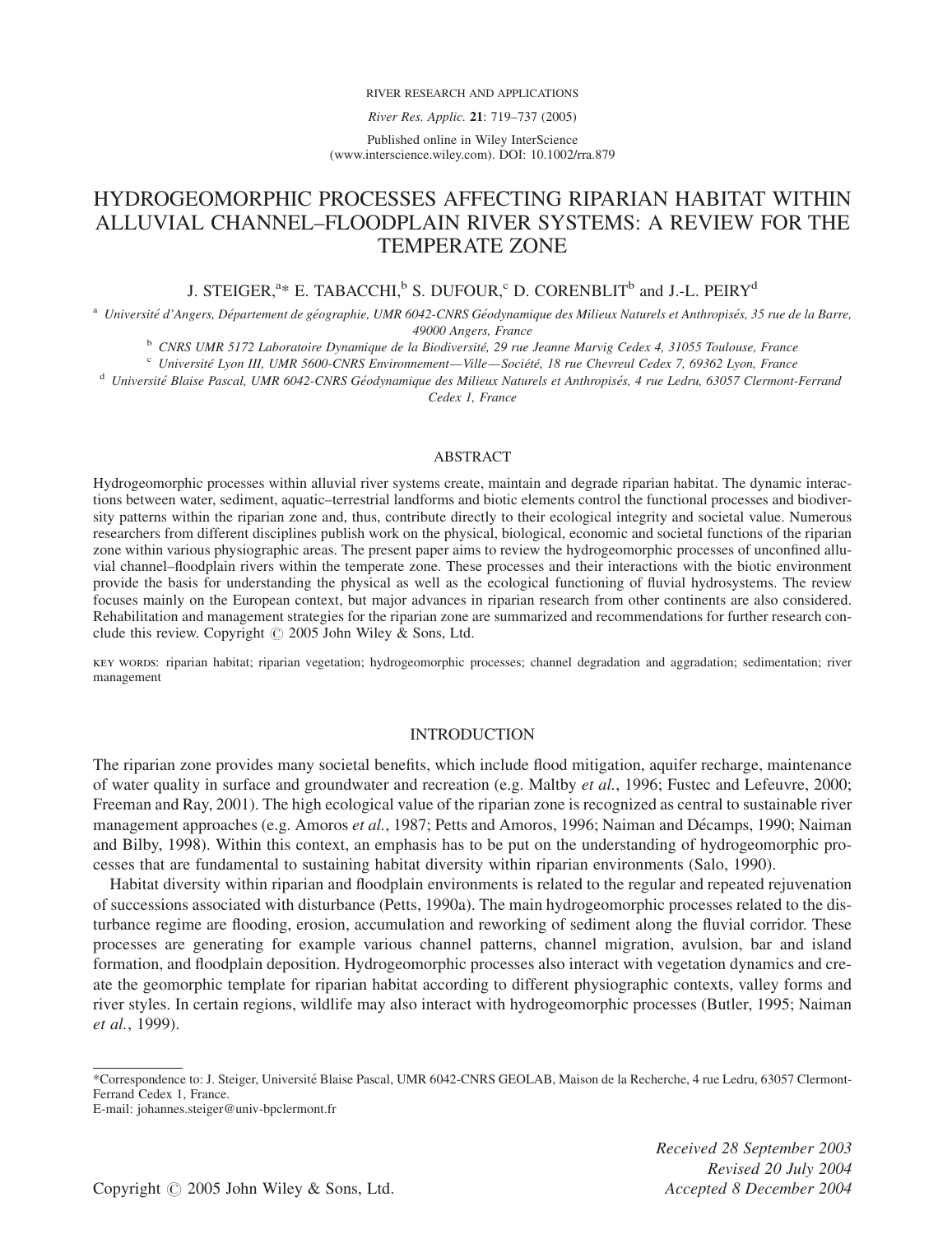Within high gradient systems, hillslope erosion processes such as landslides and debris flows determine the rate of supply of sediment to the channel and, hence, the temporal evolution of riparian habitat (e.g. Swanson *et al.*, 1982; Gregory et al., 1991; Montgomery, 1999). However, larger alluvial low gradient river systems with extensive floodplains are located further downstream in the longitudinal river continuum; and they are most strongly influenced by hydrogeomorphic processes of fluvial origin. They may contain riparian zones primarily reflecting species-specific responses to soil moisture/oxygenation, sediment deposition, the frequency and duration of inundation, and the erosive action of flooding along a lateral gradient (Ward *et al.*, 2002).

In order to contribute to the understanding of the riparian zone, this review focuses on alluvial channel– floodplain rivers within the temperate zone where disturbance processes of fluvial origin affect the riparian zone more than hillslope processes. The purposes of this paper are: (1) to review hydrogeomorphic processes interacting with biotic processes creating, maintaining and degrading riparian habitat within unconfined alluvial floodplain rivers; (2) to discuss human impacts modifying hydrogeomorphic processes and, in turn, riparian habitat diversity; (3) to consider different ecological effects of riparian habitat modifications; (4) to present prevailing river rehabilitation and management approaches with respect to riparian habitat; and (5) to provide recommendations for further research to fully understand natural and anthropogenic factors influences upon hydrogeomorphic processes controlling riparian habitat at the catchment scale and at the reach scale.

# DEFINITION AND CHARACTERISTICS OF THE RIPARIAN ZONE

The terms riparian zone and riparian area are used as synonyms in this review. Gregory *et al.* (1991) presented the definition of the riparian zone (Figure 1) from an ecosystem perspective. This definition presents a functional view, which focuses on the linkages between terrestrial and aquatic ecosystems within the context of fluvial landforms and the hydrogeomorphic processes that create them. Examples of critical functions of vegetated riparian zones for stream ecosystems include shading, bank stabilization, uptake and recycling of nutrients, input of organic matter (leaves, needles, small and large woody debris), and retention of particulate organic and inorganic matter during high flows (Gregory et al., 1989). However, within larger alluvial rivers with extensive floodplains, functions such as shading and input of organic matter will have lesser importance for the aquatic ecosystem processes than within small headwater streams (Vannote et al., 1980).



Figure 1. Schematic diagram of the vertical and lateral structure of a channel–floodplain–aquifer system. (1) Wetted channel hyporheic, (2) parafluvial hyporheic and (3) floodplain hyporheic according to Naiman et al. (2000) (modified from Ward, 1998)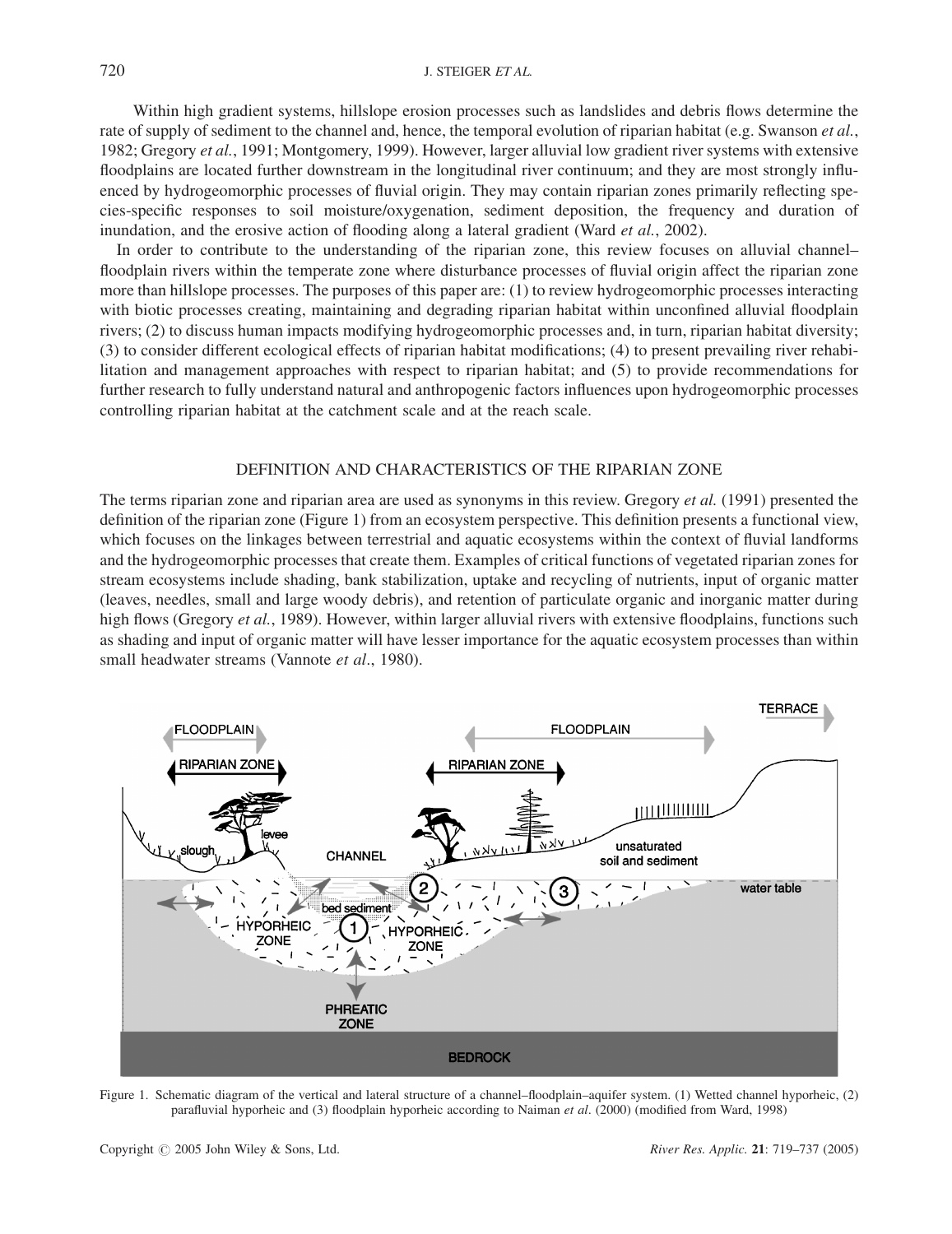The riparian zone can be viewed as a four-dimensional sub-system of fluvial hydrosystems (sensu Amoros et al., 1987; Petts and Amoros, 1996). It may be several tens of kilometres wide, as in the Orinoco and Amazon River basins (Rosales-Godoy et al., 1999) or a narrow strip of streambank vegetation as in canyons and V-shaped valleys (Malanson, 1993) or in arid and semi-arid regions (Salinas et al., 2000). Two main conceptual frameworks delimiting the riparian zone co-exist with intermediate positions according to the authors' conception and the geographical region studied. The first framework considers the riparian zone in a more spatially restrictive sense of within bank and around bankfull discharge (e.g. Hupp and Osterkamp, 1996). The second, which views the riparian zone in a broader sense, includes the ecosystem adjacent to the river channel (Malanson, 1993) which may include the entire floodplain, and, according to Stanford *et al.* (1996) also terraces, i.e. former floodplains. In any case, Malanson (1993) points out that the use of the term floodplain as a synonym for riparian zone would be misleading because the riparian zone also includes narrow strips along downcutting rivers, islands, and channel landforms.

In unmanaged fluvial systems, the riparian zone constitutes highly dynamic areas within the fluvial landscape. The banks of alluvial rivers are less permanent than most other aspects of the landscape (Schumm and Winkley, 1994); and highly dynamic tributary junctions are also recognized to play a major role in providing riparian habitat diversity (Benda *et al.*, 2004). However, under increased human pressure, the riparian zone is coveted by numerous and often conflicting activities (e.g. agriculture, fishing, tourism, urbanization, sediment mining), leading often to significant modification of riparian zone structure and functioning by riverine societies.

Stream structure, habitat and function can be influenced by patch characteristics within fluvial systems which in turn determine biotic and abiotic processes at different spatio-temporal scales (Pringle et al., 1988). Patch characteristics also reflect the dynamic mosaic of resource and disturbance patches of different age and successional stages (Petts, 1990a). A disturbance occurs when potentially damaging forces (e.g. high-flow or low-flow events) are applied to a habitat space occupied by a population, community, or ecosystem (Lake, 2000). Lateral instability, avulsion and variations in hydrogeomorphic conditions in temperate fluvial systems create patches of fluvial landforms that normally exert a profound influence on the vegetation patterns (Hupp and Bornette, 2003) and lead to a particularly diverse range of habitats at different spatial and temporal scales. Thus, hydrogeomorphic processes affect aquatic and riparian ecosystems through their influence on physical and biotic habitat structure, although biological processes can, in turn, influence physical processes (Montgomery, 1999).

The range of riparian habitats includes localized micro-habitats formed of sediment, rocks and dead wood; meso-habitats formed of geomorphic landforms (e.g. bars, natural levees, sloughs, side and abandoned channels) and riverine vegetation; and macro-habitats formed of riparian forests and entire reaches and sections of the river corridor. The ratio between each habitat scale and the river section observes changes according to stream order from headwater streams to the river mouth and also depends on the river style (e.g. braided, anastomosed, meandering). Richards *et al.* (2002) suggest that the reach scale is the most intimate with mutual association between channel and vegetation (patch) dynamics, and the greatest potential for biogeomorphological management (Figure 2).

Within floodplain rivers, riparian habitat quality is determined by mineral substrate, aquatic plants, riparian forests, water depth (instream and overbank) and current velocity (lentic or lotic), and habitat diversity (e.g. islands, cutoffs, benches). Riparian habitat functions as a food source, refugia (e.g. shelter from fast currents, hiding from predators) and reproduction site (e.g. spawning, nursery) for aquatic, amphibian and terrestrial organisms and communities. It plays a key role in providing refugia for recovery from natural (e.g. floods, droughts) and anthropogenic (e.g. accidental pollution) disturbances in river systems. Refugia are defined as habitats or environmental factors that convey spatial and temporal resistance and/or resilience to biotic communities impacted by biophysical disturbances (Sedell *et al.*, 1990). According to these authors most refugia in rivers are characterized by extensive coupling of the main channel with adjacent streamside forests, floodplain features and groundwater. Ward et al. (1998) note that the generally high resilience of lotic ecosystems to disturbance is attributable, in part, to high spatio-temporal heterogeneity; and also because habitat patches less affected by a particular perturbation may serve as refugia from which survivors may recolonize more severely affected areas.

The riparian zone does not necessarily have to be characterized by woodlands. Poplar plantations, agriculture, or spontaneous grass and shrubby vegetation also occupy the riparian zone. Geomorphic (e.g. rocky substrate) or climatic (e.g. semiarid regions) conditions may also constrain the theoretically older woody successional stages to herbaceous or shrubby stands. However, at a certain successional stage mature riparian vegetation will establish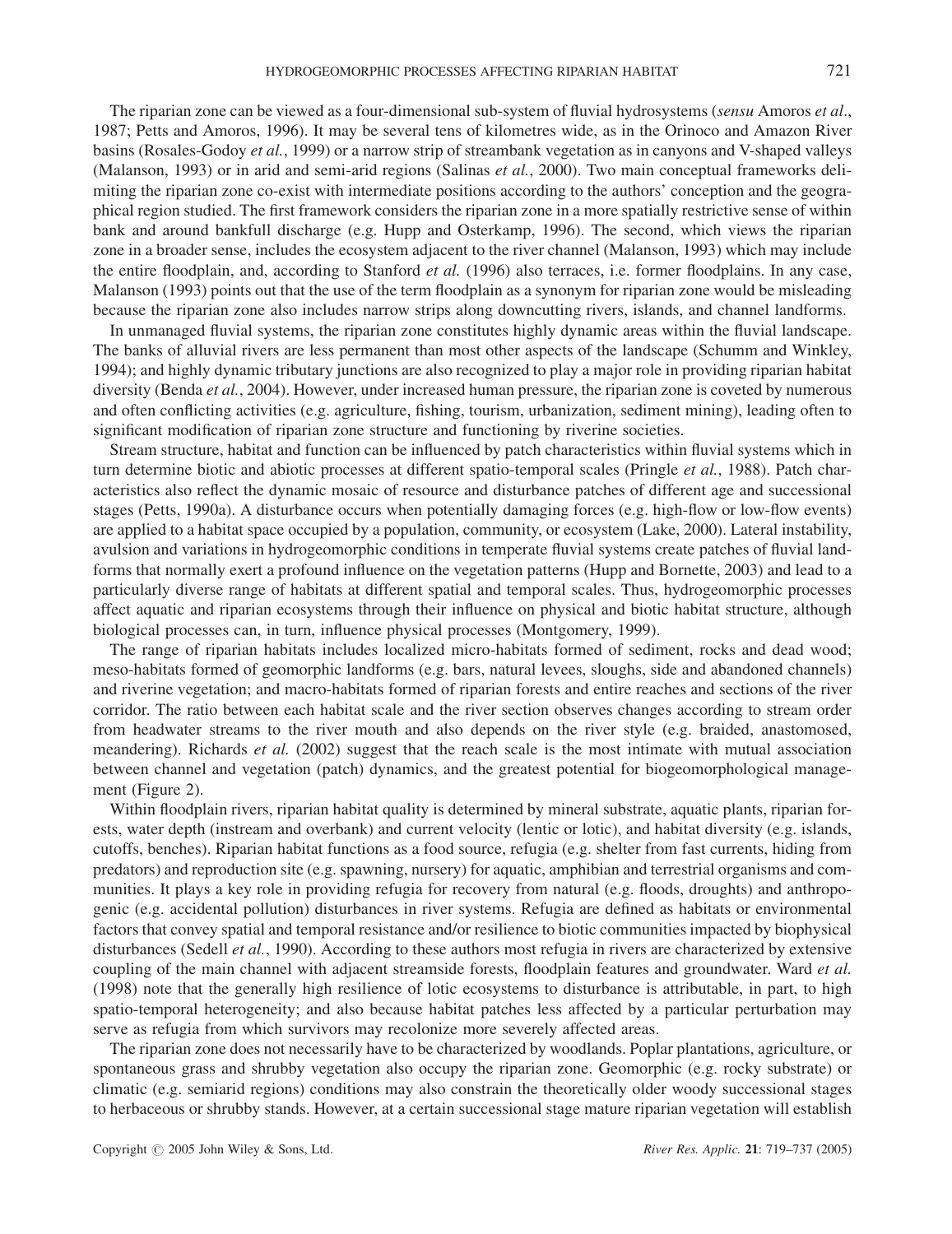

Figure 2. A hierarchical representation of the interrelated fluvial (bold) and ecological (normal text) processes at different scales in the fluvial environment, that determine the habitat diversity of channel–riparian–floodplain environments at various spatio-temporal scales (from Richards et al. (2002), reproduced with permission from Blackwell Publishing)

within riparian areas (e.g. Chauvet and Décamps, 1989; Hupp, 1992) and, thus, riparian woodlands are a major biological and structural component of the riparian zone (Figure 3).

Riparian forests in Europe used to be a major element of fluvial landscapes. Throughout Europe, despite early floodplain deforestation from about 2500 BP (Wiltshire and Moore, 1983) along many rivers, the margins remained as seasonally flooded forests until the mid-18th century (Petts, 1997). In France, important floodplain deforestation starts during the Medieval Age (<1000 BP). Between the 16th and 19th century, within the alpine and pre-alpine area that is characterized by very active braiding, forests are non-existent, or are only represented by a few pioneer patches (Piégay et al., 2003). River regulation between 1750 and 1850, fixing the location of river channels (e.g. for flood control, land drainage and navigation), has involved the clearance of riparian trees from most streams and rivers throughout Europe (Petts *et al.*, 1989; Petts, 1990b). As a result, the riparian zone today comprises natural and semi-natural habitats within an agricultural landscape, dominated by arable fields, improved pasture and poplar plantations (Petts, 1997).

However, since the end of the 20th century the geomorphic and ecological value of riparian forests has been widely recognized (e.g. Gregory *et al.*, 1991). They influence channel form (Gregory, 1992), bank stability (Kondolf and Curry, 1984) and sediment transfer through the river system (Steiger and Gurnell, 2003). Stream function is influenced by contributing particulate organic matter and large woody debris (Gurnell *et al.*, 2002), by providing shade (Pusey and Arthington, 2003), by retaining organic matter (Tockner et al., 1999) and flood water volumes (Archer, 1989), and by regulating the movement and cycling of nutrients (Pinay et al., 1999). Habitat for birds (Décamps et al., 1987), small mammals (Mason, 1995), beaver (Fustec et al., 2001) or otter (Prenda and Granado-Lorencio, 1996) is provided by the forest structure itself. The production of leaf litter and woody debris supplies food and habitat for fungal (Laitung et al., 2002) and invertebrate communities (Dobson, 1991). The importance of the riparian zone to the conservation and management of freshwater fish is reviewed by Schiemer et al. (1995) and Thevenet and Statzner (1999).

These very diverse studies all show that woodland within European riparian areas plays a central role for the functioning of the river system. A reduction of riparian forest diversity may result in an impoverishment, or even a collapse, of riparian ecosystems (Décamps, 1996). Based on this understanding, riparian woodlands are currently taken into account for environmentally sensitive river management (Brown et al., 1997; Piégay and Landon, 1997; Sterba et al., 1997).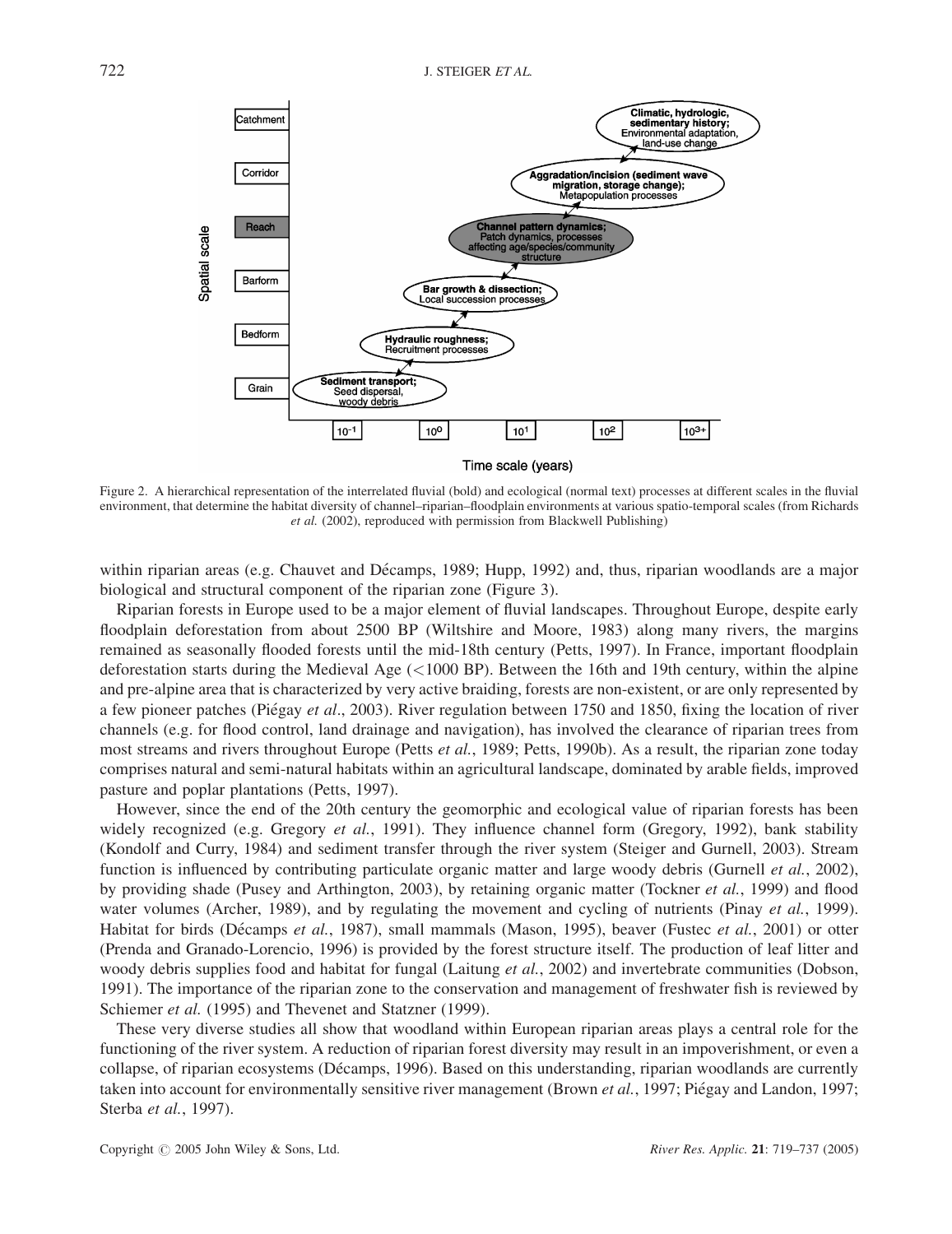

Figure 3. Schematic representation of vegetation succession stages within the riparian corridor of the Middle Garonne River, southwest France (solid arrows indicate most probable pathways, dotted arrows indicate less probable pathways) Non-riparian external edge: NRBG: Non-riparian bare ground. NRP: Non-riparian pioneer communities. NRG: Non-riparian grassland

(Arrhenatherum elatius, Poa pratensis, Dactylis glomerata, Elytrigia campestris, Brachypodium pinnatum, ...). NRB: Non-riparian shrubland (Salix caprea, Rosa gr. canina, Crataegus laevigata, Ulmus minor, Viburnum lantana, ...). NRF: Non-riparian forest (Quercus pubescens, Sorbus torminalis, Castanea sativa, ...)

Permanent aquatic habitats of the active channel AMC: Aquatic macrophytes communities (Batrachium fluitans, Potamogeton pectinatus, Ceratophyllum demersum, Myriophyllum spicatum, Nuphar luteum, Vallisneria spirallis, ...).

Moist habitats BDD: Bare sediment in depositional zone (fine grain size dominant). WP: Wet pioneer communities (Phalaris arundinacea, Veronica anagallis-aquatica, Bidens frondosa, Cyperus eragrostis, Echinocloa crus-galli, Chenopodium ambrosioides, Polygunum hydropiper, P. lapathifolium, Paspalum paspaloides, Ludwigia grandiflora,). PPM: Post-pioneer marshy vegetation (Phragmites australis, Lycopus europaeus, Lythrum salicaria, Cyperus esculentus, Leersia oryzoides, Shoenoplectus lacustris, Typha latifolia, ... ). HSF: Hygrophilic softwood forest (Alnus glutinosa, Salix atrocinerea, Salix fragilis, ...).

Dry habitats frequently flooded: BED: Bare sediment in erosional zone (coarse grain size dominant). MCP: Main channel pioneer communities (annual ruderals dominated). MPS: Mesic pioneer shrubland (Populus gr. nigra, Salix eleagnos, S. purpurea, Budleja davidii, Artemisia vulgaris, A. verlotiorum, ... ). MSF: Mesic softwood forest (Populus nigra, Salix alba, Acer negundo, Ulmus minor, Robinia pseudacacia, Urtica dioica, Impatiens glandulifera, I. balfouri, ... ).

Mesic habitats infrequently flooded: PPTH: Post-pioneer tall herbs (Urtica dioica, Sambucus ebulus, Dipsacus fullonum, Fallopia  $\times$ bohemica, Helianthus rigigus, Verbascum thapsus, Artemisia verlotiorum, Rubus ulmifolius, ... ). PMG: Post-pioneer mesic grasslands (Arrhenatherum elatius, Elytrigia repens, Dactylis glomerata, Saponaria officinalis, Senecio inaequidens, Rubus caesius, ... ). RHF: Riparian hardwood forest (Fraxinus excelsior, Fraxinus angustifolia, Acer pseudoplatanus, Quercus robur, Querqus pubescens, Ulmus laevis, Carex maxima, Hedera helix, Impatiens parviflora, ...)

However, a better understanding of interactions between vegetation and morphodynamics at the local, reach and catchment scale is still needed to manage, restore and rehabilitate riparian woodland within Europe's impacted river systems.

# HYDROGEOMORPHIC PROCESSES CREATING, MAINTAINING AND DEGRADING RIPARIAN HABITAT

# The role of hydrological variability

Water volumes as well as the temporal distribution of floods and low flows, reflect the natural and anthropogenic flow regime of the river section studied. The hydrologic variability not only determines erosion and sedimentation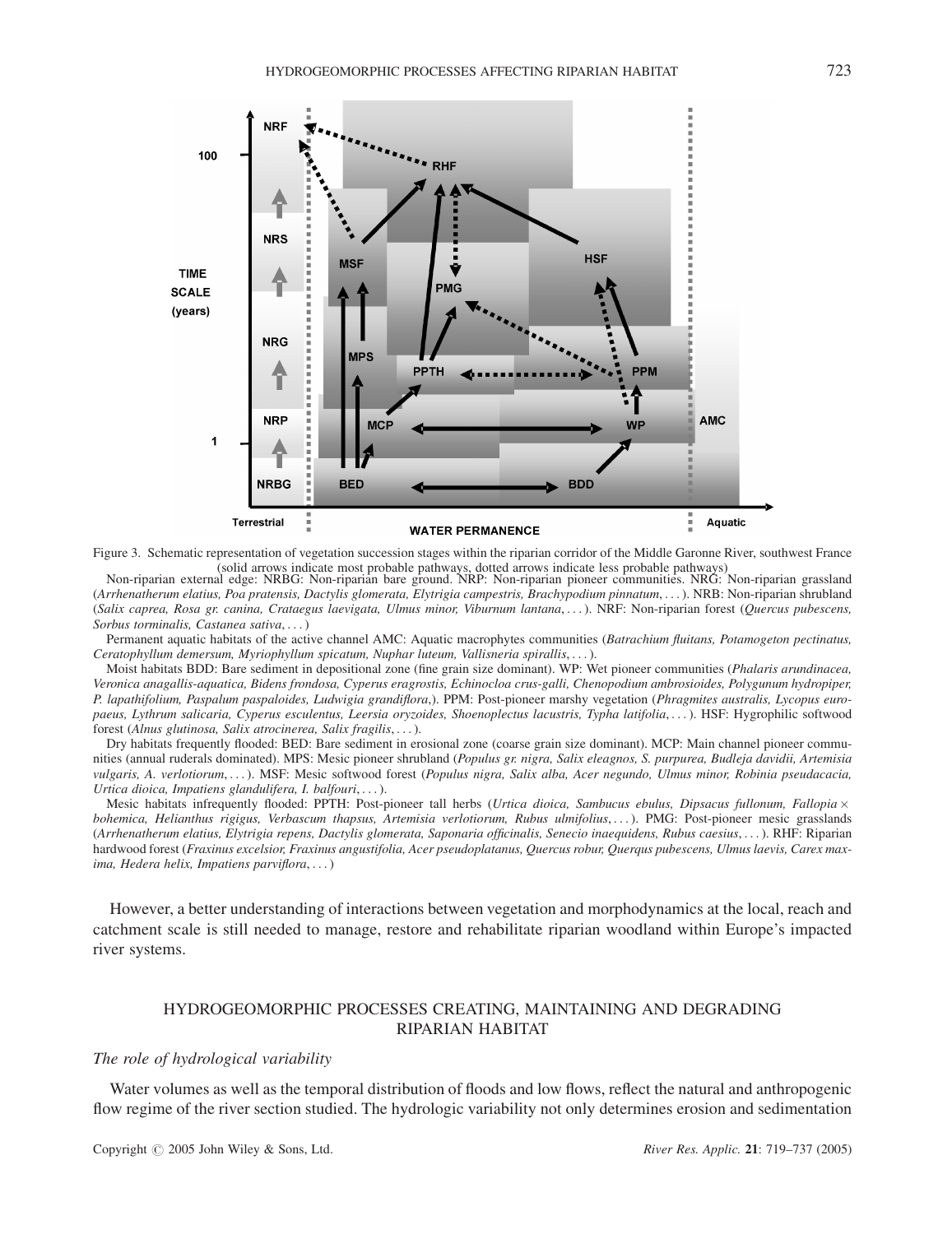rates, but is also particularly important for riparian species (e.g. Naiman and Décamps, 1997), which in turn will generate positive or negative feedback loops for erosional and depositional processes.

The importance of flood magnitude for spatial patterns of maximum flood deposition rates has been illustrated for the meandering River Severn, UK. Steiger *et al.* (2001a) observed that maximum sedimentation during flooding occurred at the interface between the long-duration higher energy and short-duration lower energy flood inundation zones. These patterns persisted through zones of distinctly different sediments associated with geomorphological setting and vegetation cover type. The position of the level of peak sedimentation shifted vertically up and down the river bank according to the magnitude of the flood discharge. Mean submersion time seemed to be more influential than peak discharge in influencing sedimentation rates.

High and rare flood events may be crucial to generating riparian/floodplain habitat diversity (Sparks, 1995). However, extreme floods do not exclusively shape channel and floodplain morphology. Even smaller water level fluctuations ('flow pulses', *sensu* Tockner et al., 2000), over short timescales, can lead to major aquatic riparian/ floodplain habitat changes with important consequences for the fauna and flora (van der Nat et al., 2003). Furthermore, bankfull discharge with low magnitude discharges and high frequencies as proposed by the dominant discharge concept (Wolman and Miller, 1960; Leopold *et al.*, 1964) may also lead to riparian habitat changes.

### Sediment retention within the riparian zone

The riparian zone may function as an important sediment (clay, silt and sand) sink during flood events (Hupp et al., 1993; Kleiss, 1996; Steiger and Gurnell, 2003) and may buffer rivers from washload produced within uplands (e.g. Lowrance *et al.*, 1985). Nevertheless, erosion processes counterbalance sediment retention and active riparian zones are not permanent sediment sinks. In mobile meandering rivers, point bar accretion in inner bends is in balance with bank erosion at outer bends (Wolman and Leopold, 1957). According to Harvey and Schumm (1994) the lateral migration of the channel ultimately controls overbank deposition on the floodplain and affects bank height because sedimentation rates are highest at the channel margin, and decrease with distance from the channel on the floodplain (Walling and He, 1998). However, many other factors at different spatial-temporal scales control riparian sedimentation (Figure 4).

Several sediment accretion processes are at the origin of the construction and maintenance of riparian environments, which vary according to: (i) river style, (ii) transversal or vertical location of the riparian element considered (e.g. islands, point bars, cutoffs), and (iii) flow regime responsible for sediment deposition events during high flows. Six main processes of floodplain formation were summarized by Nanson and Croke (1992): lateral point bar accretion, overbank vertical accretion, braided channel accretion, oblique accretion, counter point accretion, and abandoned channel accretion.

Riparian landforms undergo different stages during their construction linked to different sedimentation processes. These processes control, to some extent, the deposition of different sediment sizes determining, in turn, habitat conditions (e.g. pore sizes, moisture content and cohesiveness). Many studies indicate a upward fining sequence for both channel bar and overbank facies (Wolman and Leopold, 1957; Nanson and Young, 1981; Magilligan, 1992). Significant differences between coarse-grained low-lying areas (e.g. point bars) and finegrained high overbank deposits are also frequently and widely observed. However, even though Steiger and Gurnell (2003) find significant differences in sedimentation rates according to different riparian landform features, a clear spatial pattern for sediment grain sizes among single flood event deposits is not observed (unpublished data). It is suggested that grain sizes of single flood deposits may vary significantly during different flood stages of the same flood event and, thus, cause a mixture of coarser and finer sediment. As a result, the observed spatial pattern for sediment grain sizes is less distinct than the spatial accumulation pattern.

# Erosion processes altering the riparian zone

Bank erosion (Lawler et al., 1997) is certainly among the most common erosion processes contributing to the destruction of riparian habitat. Accelerated channel entrenchment is observed in many rivers following major human impacts, such as dam construction and river channelization (Petts, 1984; Darby and Simon, 1999). Channel entrenchment favours erosion of oversteepened banks during the degradation and widening of the river channel (Hupp and Simon, 1991) if sediment characteristics and cohesiveness are vulnerable to erosion.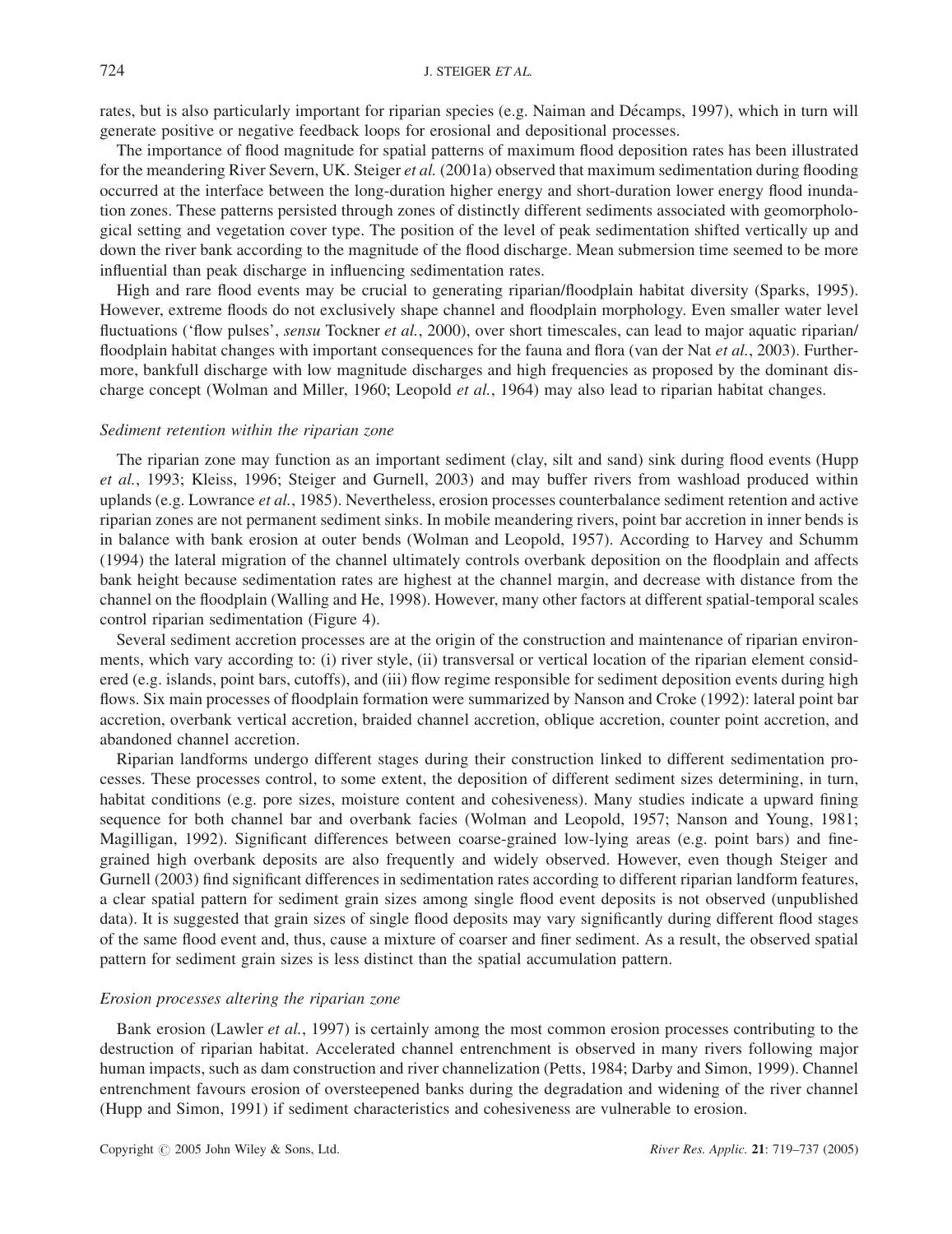

Figure 4. Factors controlling riparian mineral and organic matter deposition, which contribute to the construction and evolution of riparian habitat (modified from Steiger et al., in press)

In river systems where vertical accretion (Allen, 1965) is the dominant floodplain process, periodic floodplain stripping can lead to complex cut-and-fill structures (Nanson, 1986). Since the riparian zone includes low-lying areas, erosion of river banks, islands etc. also contributes to the riparian zone sediment budget, and complicates the quantification of retention time of sediment in fluvial hydrosystems (Hupp, 2000).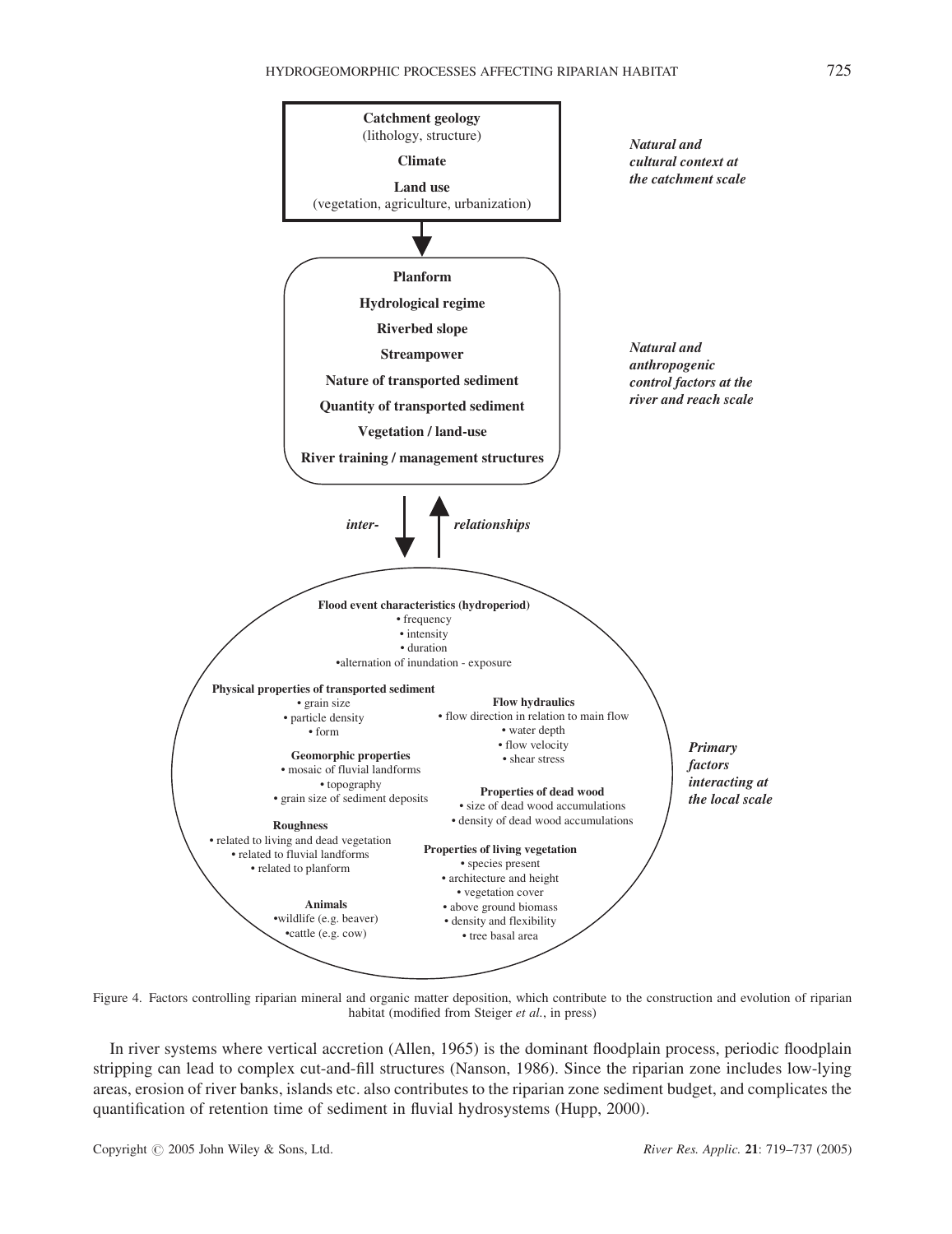Another dynamic geomorphic process that forms, modifies and creates variability in riparian zone and floodplain topography is related to sand-splay and channel complexes, often called crevasse splays. Crevasse splays occur by cutting channels during avulsion at natural levee breaches in anabranching rivers and subsequent deposition of sediment that is related to sand-splay processes (Richards *et al.*, 1993). Florsheim and Mount (2002) report from successful intentional levee breaches for riparian habitat restoration by recreating a lost variability in physical structure due to floodplain areas previously levelled for agriculture where lateral connectivity between the channel and floodplain was lacking.

### Hydraulic effects of riparian vegetation

Riparian trees and shrubs are particularly important in enhancing flow resistance and sediment cohesion within the riparian zone and, thus, in actively influencing rates of aggradation and degradation (Gurnell *et al.*, 2004). Theoretically, the extent to which vegetation affects Manning's roughness coefficient  $(n)$  for a particular river section, depends on the depth of flow, the percentage of the wetted perimeter covered by the vegetation, the density of vegetation below the high-water line, the degree to which the vegetation is flattened by the flowing water, and the alignment of vegetation relative to the flow (Arcement and Schneider, 1989). However, these impacts of vegetation must be placed within a geomorphological context.

The significance of both geomorphology and hydrology as controls on sedimentation, which may moderate or override the impact of vegetation, are identified (Hupp et al., 1993; Kleiss, 1996; Steiger et al., 2001a). For example, according to Chow (1959), meanders and, therefore, river planform can increase Manning's n by as much as 30% where flow is confined within the river channel. From a study on the meandering River Severn, UK, Steiger et al. (2001a) conclude that flood event characteristics (i.e. peak discharge, shape and duration of the flood event affecting the number of submergence–emergence cycles and the duration of inundation) interact with the morphology of the riparian corridor to produce the distinctive patterns of sedimentation observed. The contrasts in the vegetation structure of the three land-use types investigated (pasture, mixed riparian woodland, poplar plantation) were insufficient to counterbalance the reach-scale importance of hydrological and geomorphological factors.

# HUMAN IMPACTS MODIFYING HYDROGEOMORPHIC PROCESSES AND ALTERING RIPARIAN HABITAT

Habitat alterations within riparian corridors are caused by cumulative effects modifying the two main driving variables: (i) the flow/flood pulse (Tockner et al., 2000); and (ii) the sediment dynamics produced through river engineering (Petts et al., 1989), land-use changes (Walling, 1999) and global climate change (Brown and Quine, 1999). Stream ecosystems are also at risk from changes due to natural or human-induced climate change because hydrogeomorphic and ecological processes are strongly influenced by seasonal patterns of precipitation, runoff and temperature (Carpenter et al., 1992; Poff et al., 1996).

The geomorphic effects of the manifold anthropogenic disturbances on river systems vary according to: (i) their multiple possible combinations, (ii) the mutual adjustments of the dependent variables, and (iii) the physiographic context. Morphological response to river engineering and management, flow regulation and land-use changes in the catchment directly control riparian habitat structure. For example, bedload decreases following dam construction and gravel mining during the 20th century within many European rivers (e.g. Peiry, 1987; Bravard et al., 1997; Steiger et al., 1998; Surian and Rinaldi, 2003) may directly reduce meso-habitat diversity (e.g. gravel bars, islands), the interstitial micro-habitat, and reduce the variability in hydraulic flow conditions necessary for the maintenance of diverse living organisms communities within the three-dimensional river bed (Statzner et al., 1988).

Channel adjustments to human-induced changes of control variables are widely studied (e.g. Darby and Simon, 1999). Significant progress in understanding these channel responses are achieved through the development of channel evolution models (CEMs) based on research on channelized streams in loess-derived alluvium in the southeastern USA (e.g. Schumm et al., 1984; Hupp and Simon, 1991). In respect to riparian habitat, Hupp and Simon (1991) explain that aggradation processes within formerly severely degraded river channels (incised and widened) can lead to the creation of bars and berms, thus constituting newly created riparian zones.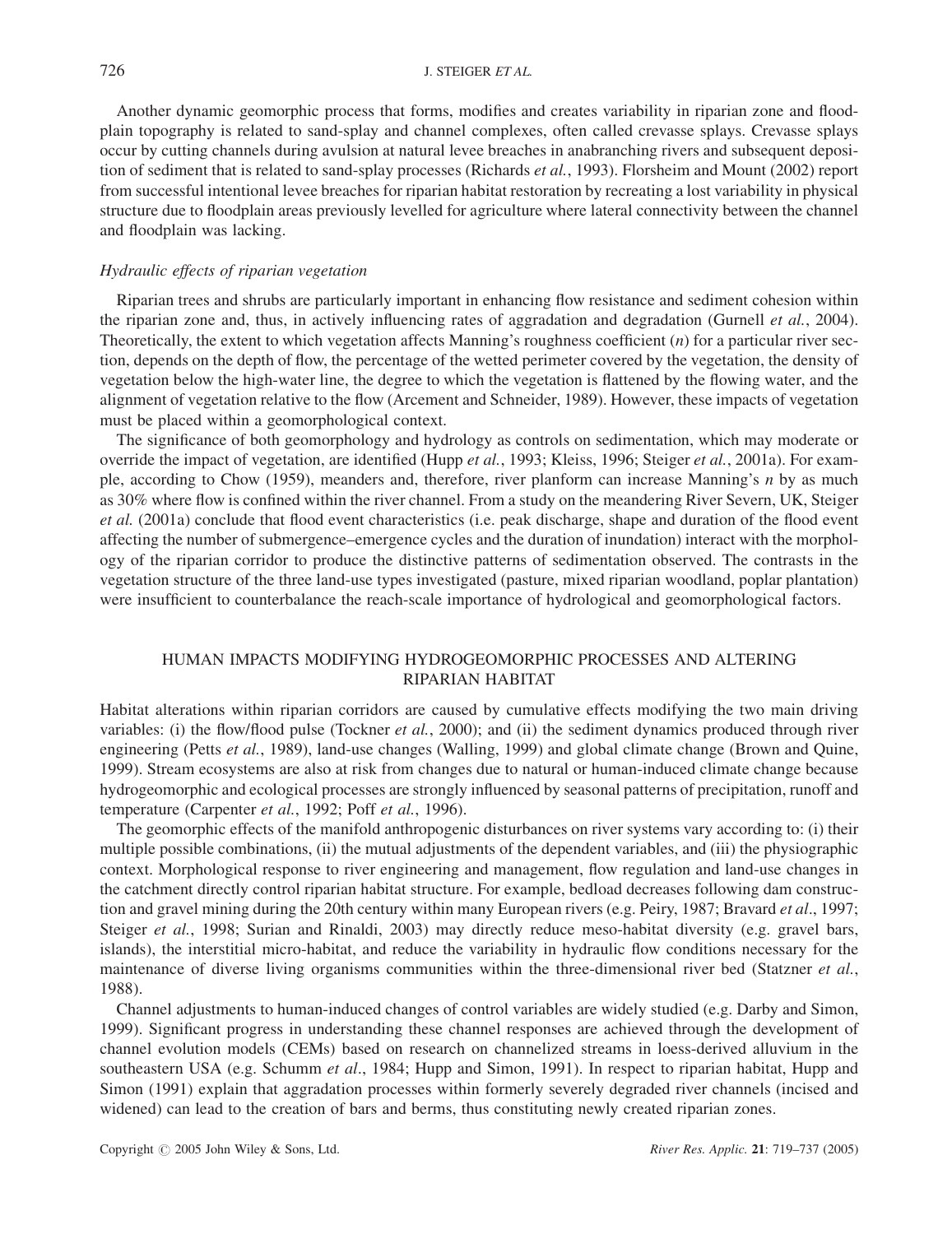Recent research by Rinaldi (2003) and Surian and Rinaldi (2003) on alluvial rivers in Italy confirm the drastic channel adjustments observed on rivers in industrialized countries during the 20th century but show some limitations of the CEMs proposed for incised rivers in loess-derived alluvium in southeastern USA (Schumm et al., 1984; Hupp and Simon, 1991) when trying to transfer it to rivers within different physiographic contexts. Thus, Rinaldi (2003) and Surian and Rinaldi (2003) observe (i) a channel narrowing of many Italian river channels rather than channel widening, and (ii) the lack of an aggradational phase following a phase of incision. Braided rivers adjust predominantly to a drastic reduction of in-channel sediment supply due to dams and sediment mining through important channel narrowing but less severe incision, while single-thread rivers adjust mainly through bed-level lowering accompanied to a greater or less degree by narrowing (Surian and Rinaldi, 2003). A general classification scheme of channel evolution of Italian rivers which clearly distinguishes three channel types (singlethread, transitional, braided) is presented by Surian and Rinaldi (2003).

These new insights in possible channel adjustment mechanisms of different alluvial river types have to be considered and further developed to predict, at least qualitatively, riparian habitat creation, degradation and destruction as a function of the geomorphic setting, hydrological regime and major anthropogenic disturbances to the river system.

### ECOLOGICAL EFFECTS OF EROSION AND SEDIMENTATION WITHIN THE RIPARIAN ZONE

Deposition and reworking of sediment within the riparian zone can be considered as an integral part of the natural disturbance regime (Pickett and White, 1985) affecting species community composition and diversity. The intermediate disturbance hypothesis (IDH) proposed by Connell (1978) predicts highest specific richness within habitats where disturbance is intermediate. When disturbances are too intense and/or too frequent, competing species are not able to colonize. Conversely, when they are too low and infrequent, the absence of sufficient areas for regeneration limits the survival of colonizing species. The IDH has been confirmed when geomorphic processes influence the diversity of whole river corridors (e.g. Gilvear *et al.*, 2000), as well as at more local scales (e.g. Bornette et al., 1998). Bornette et al. (1998) observe a higher specific diversity and a higher number of rare species of aquatic macrophytes within disturbed dead arms.

It is the dynamic interaction between water, sediment and aquatic–terrestrial landforms that creates and maintains riparian areas and controls their characteristic functional processes and biodiversity patterns (e.g. Junk *et al.*, 1989; Bayley, 1995; Bornette et al., 1998; Tabacchi et al., 1998). In return, the structure of vegetation mosaics affects hydrology, erosion, sediment transport and deposition processes (e.g. Gurnell 1997; Tabacchi et al., 2000; Hupp and Bornette, 2003).

The riparian zone is characterized by sharp environmental gradients which determine the structure of riparian plant communities (Hughes, 1997). The gradients within localized areas are related to fluvial dynamics, floods (disturbance regime), soil moisture and nutrients, which are all interrelated (Gregory et al., 1991, Naiman and Décamps, 1997). Any changes of the flow or sediment regime affecting the environmental gradients will inevitably alter riparian plant communities. However, natural variations in flood duration and frequency, and concomitant changes in water table depth and plant succession create an environment of complex, shifting habitats that are created and destroyed on different spatio-temporal scales (Malanson, 1993).

### Interactions between sediment and propagule deposition

A further important property of riparian sedimentation is the associated deposition of biological materials such as seeds and plant propagules (Goodson et al., 2001). Deposited sediments can contain large numbers of seeds and vegetative fragments (Nilsson and Grelsson, 1990). Gurnell et al. (2001) and Gurnell and Petts (2002) illustrate the importance of propagule, dead wood and sediment transport and deposition dynamics in the establishment of wooded islands along the Tagliamento River, Italy. They highlight the significance of changes in sediment calibre in controlling tree establishment along the river. Similarly, Tabacchi et al. (2005) demonstrate that along the Garonne River, France, seed inputs under hydrological and geomorphological controls in the innermost zone of the riparian corridor (i.e. at the interface between the active channel and riparian zone) results in a seedbank that appears as very different from the above extant vegetation. Hydrological events of the Garonne River responsible for major sediment deposition also induce peaks in seed diversity inputs (up to 100 distinct species per square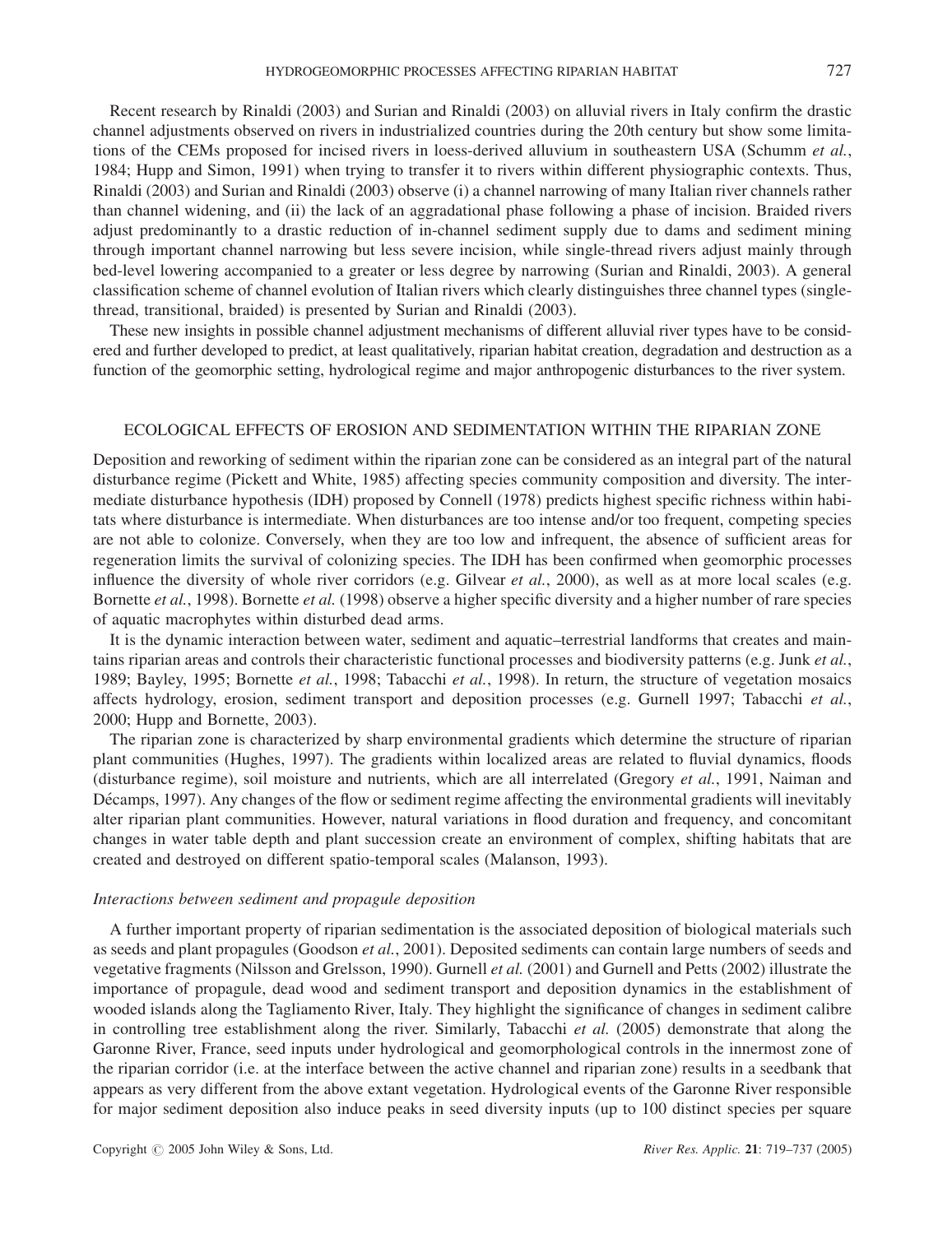metres). However, some ecological processes, such as biological invasions, result more from airborne dispersal as fructification of introduced species mainly occurred during the low-flow season (Tabacchi et al., 2005).

Seeds and propagules concentrate in micro-depressions following depositional processes (Abernethy and Wilby, 1999; Goodson et al., 2001; Andersson and Nilsson, 2002; Tabacchi et al., 2005). In addition, such depressions can provide suitable environmental conditions (nutrients, moisture, etc.) for germination and, hence, microtopography is a major factor for determining earlier successional processes and plant diversity (Pollock et al., 1998; Middleton, 1999; Barsoum, 2001; Guilloy-Froget et al., 2002).

Deposition of mineral sediment can have adverse effects on the recruitment of buried seedlings from the underlying soil. For example, Jurik et al. (1994) find that deposition of a 10 mm thickness of sediment severely restricts seedling recruitment and favours recruitment from larger-seeded species, implying a significant impact on the structure of the developing plant community. These observations also indicate that if sedimentation depth exceeds a few centimetres, the establishment of a vegetation cover is largely dependent upon the sexual and vegetative propagules that are deposited on or with the sediment. Interactions between sediment and propagule deposition drive much of the observed vegetation diversity of the riparian zone, as well as supporting the dispersal of alien species (Tickner *et al.*, 2001).

### Hydrogeomorphic processes interaction with riparian plant community dynamics

As outlined above, river adjustments to changes in the flow and sediment regime depend on a multitude of variables and may result in various river patterns. However, two main geomorphic adjustment modes predominate: (i) channel incision, or (ii) channel aggradation. Riparian plant communities may be adversely affected according to the prevailing geomorphic processes. Channel incision may lead to an increase of bankfull discharge and, thus, a decrease in overbank flooding so altering hydrological connectivity within the river corridor and riparian sedimentation as observed on the Garonne River, France (Steiger et al., 2000, 2001b). Indeed, a widely observed example of human triggered changes is channel incision lowering water tables around the river, with consequences for riparian vegetation that feed back to affect river communities through changes in organic matter input and the fragmentation of the riparian corridor, which is used for migration and dispersal (Naiman and Décamps, 1997).

It was suggested that channel incision on the Garonne River, was one of the main causes which led to a sharp increase of riparian wood dieback after 1980 owing to the subsequent lowering of the groundwater table and a decrease in hydrological connectivity between the river channel and the fringing floodplain (James, 1996; Steiger et al., 1998). According to studies from west Tennessee, USA, Hupp (1992) observed that riparian vegetation recovery after stream channelization and degradation could be related to subsequent channel bed aggradation, woody vegetation establishment and bank accretion over a period of 65 years. Surprisingly, the consequences of channel degradation and high flow frequency decrease on the overall structure of the riparian zone can also result in an increase in biological connectivity between the river channel and its terrestrial surroundings owing to the fragmentation of the external edge of the riparian corridor, which becomes more 'porous' to invasion by external species. As reported by Tabacchi and Planty-Tabacchi (2003) from studies of lowland rivers in southwestern France, high flow frequency decrease is expected to promote the invasion of riparian communities by exotic and native species from the adjacent cultivated landscape, and to create a depletion in the contribution of marshy plants to the total diversity. In turn, biological invasions by exotic (Tabacchi and Planty-Tabacchi, 2003) or by native (Johnson, 1994) species can constrain channel dynamics and biogeochemical in-stream processes, such as leaf litter and large woody debris decomposition.

Conversely, channel aggradation may lead to an increase in overbank flooding and hydrological and sedimentary connectivity. Within meander cutoffs of the Ain River, France, isolated on average four decades ago, species richness remains very high owing to a high connectivity during flood pulses that maintains high propagule dispersal compared with less well-connected and older meander channels along the Rhône or the Saône Rivers, France (Piégay et al., 2000). Thus, riparian plant species recruitment is highly dependent upon sedimentation processes.

### Ecological significance of the interstitial riparian sediment habitat

The vertical dimension of the riparian zone, the hyporheic zone, extends into the subsurface domain and provides the hyporheic habitat (Stanford and Ward, 1988) (Figure 1). Naiman et al. (2000) distinguish the (i) wetted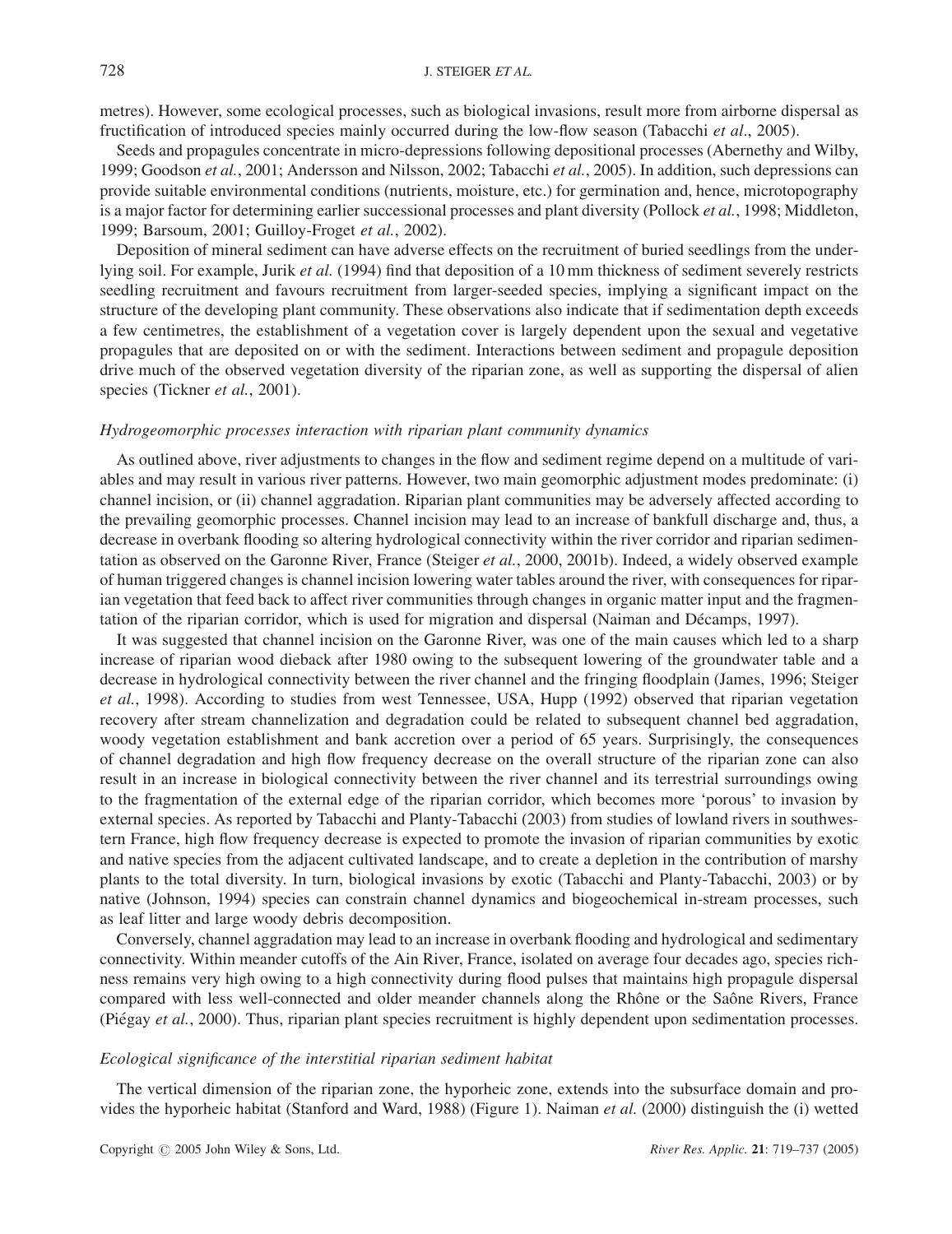

Figure 5. Factors controlling riparian interstitial (subsurface) sediment habitat conditions (modified from Ward et al., 1998).

channel hyporheic, (ii) parafluvial hyporheic and (iii) floodplain hyporheic. The existence and interconnection of these three major types of hyporheic zones beneath a floodplain-river vary regionally and locally with sediment characteristics of the river-floodplain alluvium. The contribution of the hyporheic zone to stream ecosystem function is determined by the rate of subsurface biogeochemical processes and the groundwater–surface water interactions flowing through hyporheic sediments (Jones and Holmes, 1996).

Furthermore, subsurface sediments and associated interstices at the surface water/groundwater interface provide important habitat and refuge for metazoans (major division that comprises all multicellular animals other than protozoans and sponges) within the river bed and in alluvial aquifers beneath the floodplain (Ward *et al.*, 1998). Since hydrogeomorphic processes are creating and maintaining the alluvial environment, these processes also determine hydraulic conductivity, oxygen levels, pore space, particle size heterogeneity, the mechanisms of particulate and dissolved organic matter retention, and other interstitial riparian habitat conditions (Figure 5). Hence, changes in the hydrological and sedimentological regime induced through natural (e.g. climate change) or anthropogenic (e.g. climate change, land use, flow regulation) impacts will ultimately modify subsurface habitat conditions. For example, fine sediment deposition within river channels can cause clogging of subsurface interstices and alter physical habitat characteristics within and below the river bed (Wondzell and Swanson, 1999).

However, basic environmental requirements of the majority of groundwater metazoans remain uninvestigated (Ward et al., 1998). Predictions of changes in interstitial metazoan communities and their contribution to the total productivity and energy flow of the biosphere caused by hydrogeomorphic changes are difficult to estimate. Further research to assess interstitial subsurface and groundwater biodiversity is needed to provide guidelines for the sustainable management of these important water resource systems (e.g. Gibert and Steiger, 2002).

### Ecological significance of the buffering function of the riparian zone

The buffer function of riparian areas in retaining sediment and associated nutrients, pollutants and propagules from through-flowing water is considered to be a major benefit to the aquatic ecosystem (e.g. Johnston, 1991;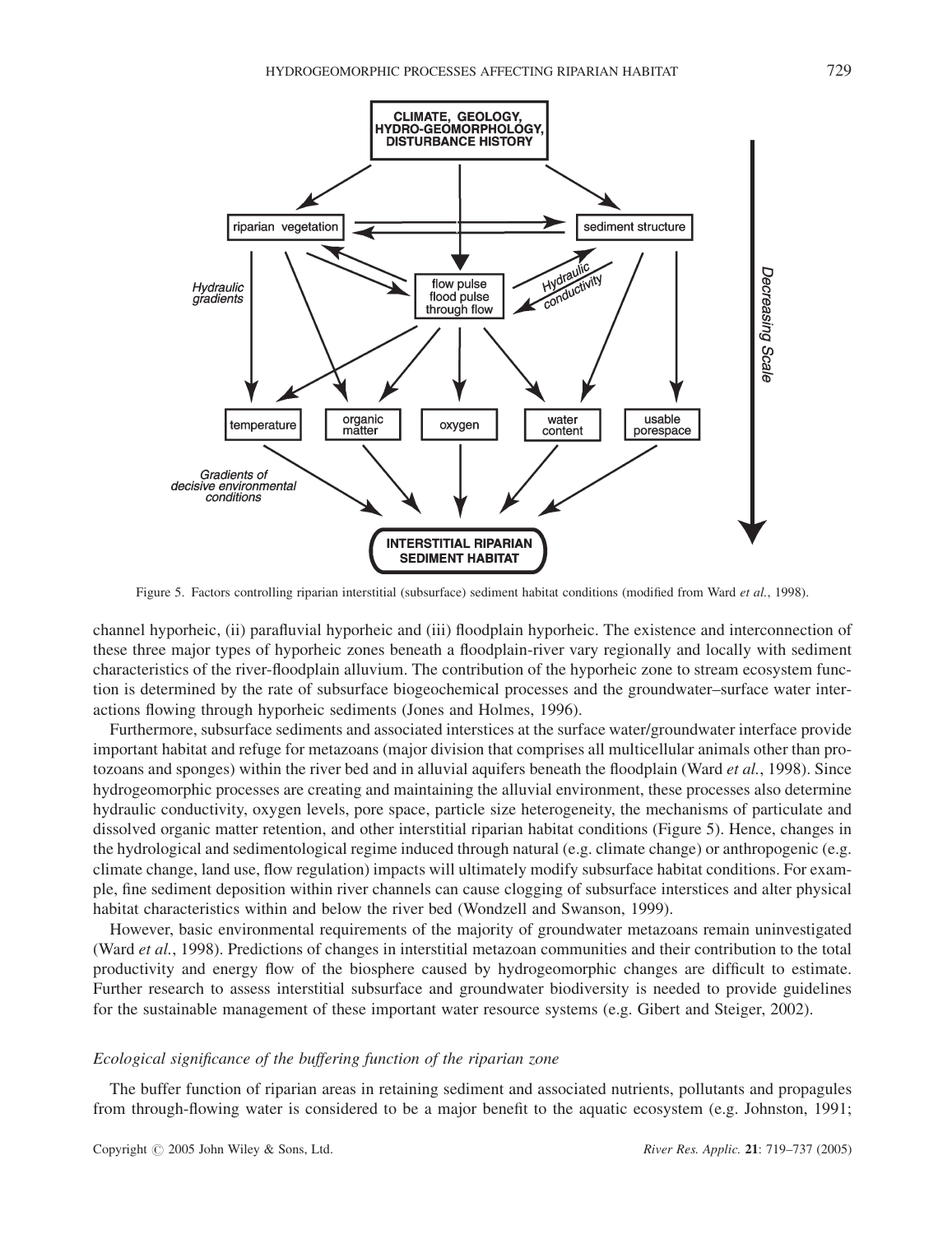Haycock et al., 1997). Sediment conveyance losses induced by the buffer function of the riparian zone between upstream and downstream river sections will exert an important influence on sediment-associated contaminant loads and budgets (Walling and Owens, 2003) and may enhance water and ecological quality. Nevertheless, in the long term, sediment storage within a river basin can give rise to environmental problems where sedimentassociated pollutants accumulate in depositional locations.

To positively effect a reduction in suspended sediment transported by the river, sediment retention within the riparian zone has to be significantly higher than sediment production through bank or floodplain erosion. This will depend on the functioning of the riparian system within its specific catchment context. But, even in the case where riparian areas do not substantially decrease or increase river sediment loads on a local or watershed scale, riparian zones may function to maintain water quality by transforming or retaining nutrients, contaminants and other compounds during temporary (annual, decades, to centuries) periods of sediment storage (Arp and Cooper, 2004).

The riparian zone, their sedimentary characteristics and alluvial soil texture also play an important role for selfpurification processes within river systems. Thus, Pinay et al. (2000) find a significant relationship between denitrification rates in riparian soils and their texture. Below a threshold of 65% of silt and clay content, riparian and floodplain soils of the Garonne River do not present any significant denitrification rates, while above that threshold denitrification increases linearly (Pinay *et al.*, 2000). These authors suggest that the indirect relationship they find between landscape patterns and denitrifying microbial processes opens new possibilities to evaluate denitrification rates of alluvial soils according to a given geomorphic feature which is measurable at a larger scale.

# RIPARIAN ZONE REHABILITATION AND MANAGEMENT STRATEGIES

Cairns (1990) observes that despite the lack of a robust theoretical support base for lotic ecosystem recovery, there is evidence indicating that lotic ecosystem restoration can both be cost-effective and produce satisfying results relatively rapidly. Whilst freshwater systems may have a high resilience and recover quickly (Milner, 1994), floodplain formation has to be viewed over much longer (geological) timescales and cannot be developed artificially within a short period of time (Kern, 1992; Large and Petts, 1996). Riparian zone rehabilitation may also be more readily achievable than the restoration of large and intensively used (e.g. agriculture) floodplains, and may still be ecologically valuable (Brookes et al., 1996).

Ward *et al.* (2001) promote the landscape approach as a viable strategy for understanding and managing river corridors and point out that established research and management concepts may fail to fully recognize the crucial roles of habitat heterogeneity and fluvial dynamics owing to a lack of fundamental knowledge of the structural and functional features of morphologically intact river corridors. Referring specifically to the restoration of floodplain and riparian woodlands, measures can be taken at different spatial scales: (i) the catchment scale (longitudinal transfers of bed load, hydrological regime), (ii) the reach scale (lateral and vertical connectivity) and (iii) woodland units (forest structure) (Dufour and Piégay, in press).

Riparian woodlands are dependent on fluvial dynamics (flow plus sediment dynamics) and, thus, water allocation decisions targeted at providing natural flow conditions could restore geomorphological processes and benefit riparian woodland restoration as well as in-stream biota. Nevertheless, Hughes et al. (2001) argue that it is difficult to predict ecosystem responses to catchment-scale flow allocation measures. Conversely, these authors suggest that site- and reach-scale restoration projects provide reasonably predictable ecological outcomes (see also Figure 2).

The literature review points to the importance of hydrologic connectivity, a key process in riverine floodplains that refers to water-mediated transfer of energy, sediment and organic matter, and organisms within or among elements of riverine corridors (Tockner and Stanford, 2002). The importance of hydrologic connectivity for restoration procedures in order to propose long-term habitat enhancement is also widely recognized (e.g. Henry and Amoros, 1995; Tockner et al., 1998; Piégay et al., 2000).

Tockner et al. (1998) conclude after analysing a Danube restoration project that preservation of the high diversity of alluvial floodplains would be more fully realized by the reestablishment of fluvial dynamics and the associated connectivity gradients, rather than by restoration strategies for individual groups or endangered species. Jungwirth et al. (2002) also point out that effective management of riverine landscapes should focus on maintaining or restoring interactive pathways and a natural disturbance regime that increases the diversity of habitat patches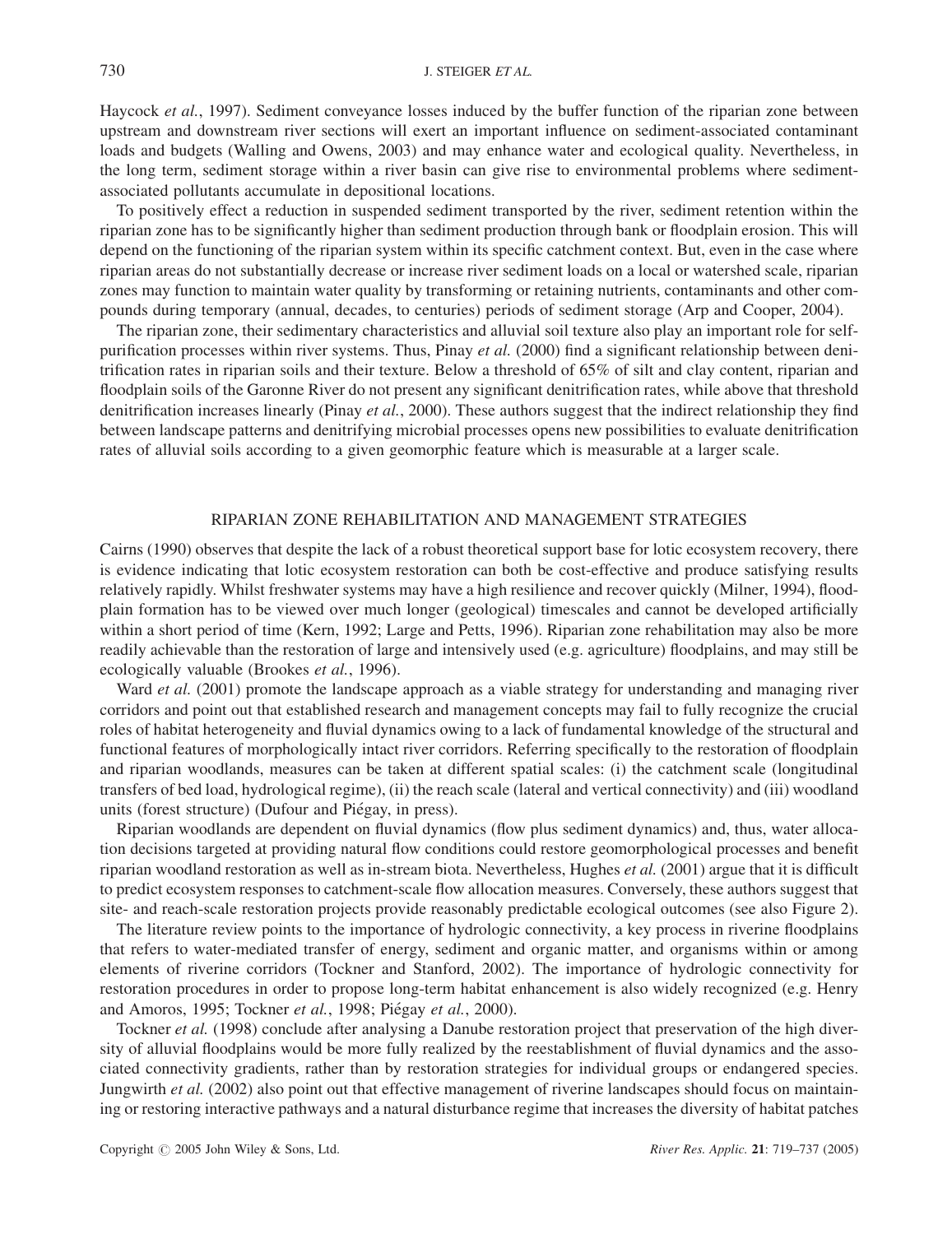and successional stages. According to these authors, once the natural disturbance regime is reestablished and selfsustaining ecological processes restored, a minimal maintenance would be required and would result in the enhancement of habitat conditions and species diversity.

A second key point of the geomorphological approach to stream stabilization and restoration is the long-term management of sediment supply/loads within the catchment (Sear et al., 1994). Since sedimentation is one of the major processes creating and maintaining riparian habitat and, thus, contributes to the ecological integrity of fluvial systems, it should receive more attention in the planning process as well as the post-project evaluation phase (Asselman and van Wijngaarden, 2002).

A recent rehabilitation project of side channels of the Rhône River, France, aims to recreate habitat heterogeneity after 150 years of river engineering works by explicitly considering the spatio-temporal variability of erosion and accumulation processes of fine sediment (Amoros et al., in press). The knowledge of these hydrogeomorpholocial processes is fundamental to evaluating temporal durability and, hence, to guaranteeing the success of such rehabilitation projects.

As suggested by Arp and Cooper (2004), previous studies which did not quantify sediment erosion at the same time as sediment accretion have produced incomplete pictures of the sediment budget of riparian sites. To determine whether a riparian site or reach is in equilibrium, surface scour, sediment resuspension and bank erosion processes also have to be monitored.

Sediment budgets provide frameworks for organizing and interpreting information about sediment regimes in fluvial geomorphology (Reid and Dunne, 2003) and they may be used as management tools (Slaymaker, 2003). Sediment management objectives need to be defined in the context of the whole river basin (Naden et al., 2004). These authors point out that monitoring strategies with a high temporal resolution and a spatial coverage are needed to establish a quantitative appreciation of amounts, sources, rates and process interactions. However, the major problem with management applications of sediment budgeting is the long time and costly investment required to produce a reliable data set (Slaymaker, 2003).

Riverine habitat is being assessed for river management purposes to evaluate general river health, to support river rehabilitation projects, to determine environmental flows or to find surrogates for biodiversity assessment since the quantity and quality of available habitats are critical elements of ecological condition (Thomson et al., 2000). Numerous habitat assessment methods have been proposed; but they are mostly concerned with in-stream habitat and not with riparian habitat. However, the River Style framework developed in Australia provides a geomorphic template upon which spatial and temporal linkages of biophysical processes are assessed within a catchment context. Furthermore, the River Style framework proposes to assess riparian habitat patterns and availability along river courses (Brierley and Fryirs, 2000; Brierley et al., 2002). This framework is interesting in respect to the assessment as well as the management of riparian habitat since it is: (i) processbased, including the understanding of the character and behaviour of both channel and floodplain zones and, thus, encompassing the riparian zone; and (ii) catchment-based with respect to water and sediment fluxes and vegetation dispersal (Brierley et al., 2002). A similar approach is proposed by Kondolf et al. (2003).

The large, but not exhaustive, array of different approaches and frameworks proposed to effectively manage, rehabilitate and/or restore fluvial systems and riparian habitat presented here reflect the complex multiscale structure of river systems. The different approaches at the catchment and reach scale have to be considered as complementary and both are needed to successfully enhance hydrogeomorphic and ecological functioning of riparian corridors.

# CONCLUDING REMARKS AND FURTHER RESEARCH DIRECTIONS

No other species than humans has a greater impact on the stability, dynamics, diversity, composition, structure, and functioning of Earth's communities and ecosystems (Tilman, 1999, p. 1471) and no ecosystem on Earth's surface is free of pervasive human influence (Vitousek et al., 1997, p. 494). These statements are particularly true for riparian corridors, which form an integral part of fluvial systems and they are the most diverse, dynamic and complex biophysical habitats on the terrestrial portion of the Earth according to Naiman et al. (1993). Human impacts on the biotic and abiotic structure and functioning of the riparian zone are manifold since they operate at many spatial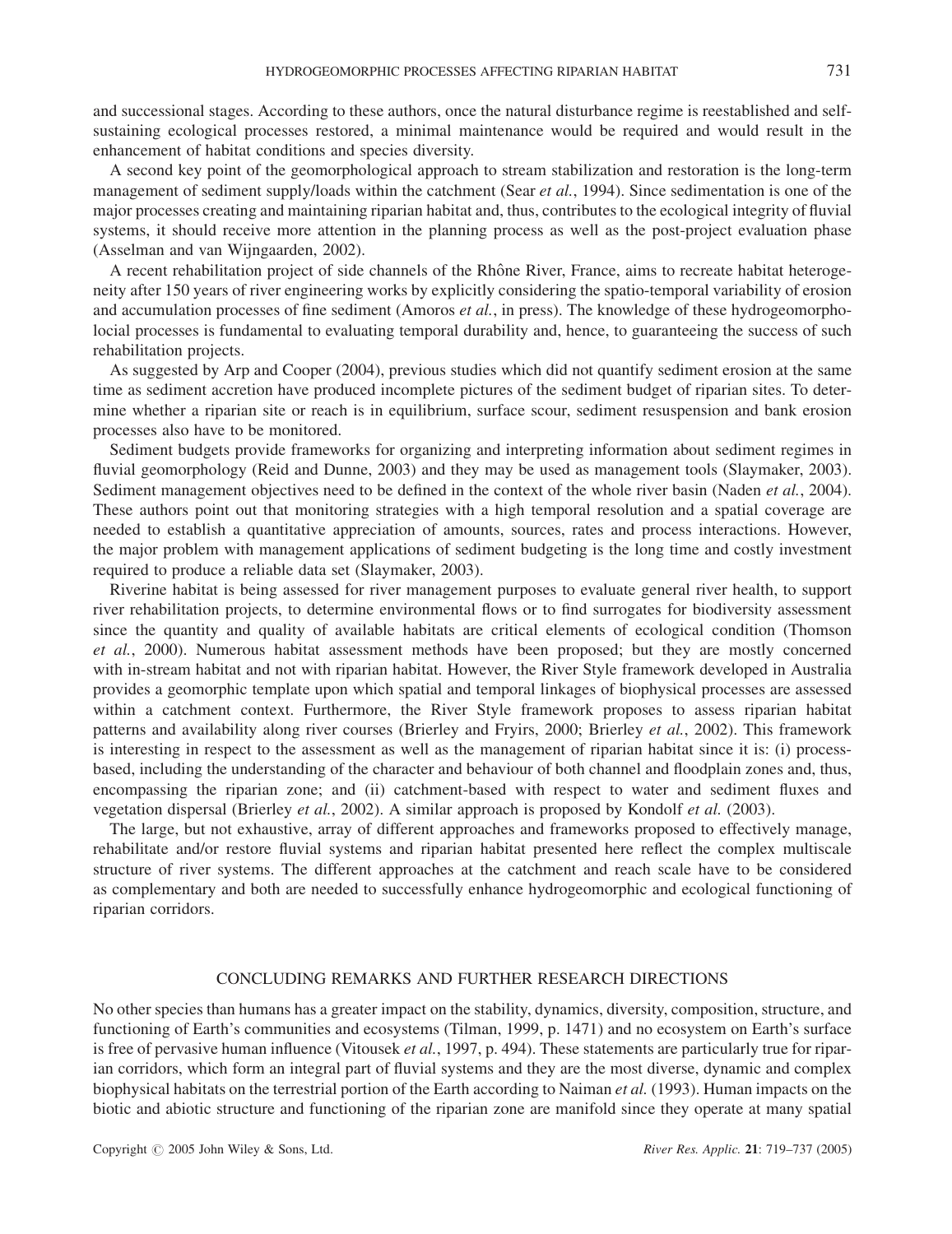(e.g. catchment, reach, site) and temporal (e.g. event to centuries) scales. Human effects on two main driving variables within river systems, the water and sediment regime, alter significantly the structure of riparian habitat in alluvial rivers which in turn threatens the ecological integrity of river systems.

In Europe, river rehabilitation and management including surface (inland, transitional and coastal) and groundwaters, channel, riparian and floodplain environments, will be strongly influenced by the implementation of the European Commission's Water Framework Directive (WFD) (EC, 2000) in 2015. Even though difficulties are arising for achieving the main targets of the WFD and certain shortcomings are recognized (e.g. Ledoux and Burgess, 2002), the Directive has much merit in setting ecological targets for surface waters. In doing so, the European Commission recognizes the need for an integrated approach to managing three of the components of aquatic and riparian habitats: (i) water quality, (ii) water quantity and (iii) geomorphology (Chovanec et al., 2000; Logan and Furse, 2002; Newson, 2002). Hence, the need to consider hydrogeomorphic processes for sustainable river management strategies is acknowledged and taken into account by Europe-wide legislation.

There is a great need for a better appreciation of the fluvial sediment system as whole (sediment transport, deposition, and resuspension), considering jointly the catchment scale and the river reach scale to manage and/ or restore hydrogeomorphic processes sustaining riparian ecosystem functions. The effects of anthropogenic controls (e.g. urbanism, agriculture, deforestation, river engineering works) on these temporarily highly variable sediment transfers have to be taken into account according to different physiogeographic contexts. Knowledge of the effects of climatic changes on sediment delivery is also lacking. Long-term studies addressing the dynamic interactions of the physical, chemical and biological processes are still lacking, but will considerably help to understand present, past and future functioning of human impacted river systems.

Answers are needed to questions about the capacity of the riparian zone to buffer anthropogenic impacts at the basin scale by retaining and/or transforming sediment, associated nutrients and pollutants. At the local (reach) scale the understanding of how the form and dynamic structure (abiotic plus biotic) of the riparian zone influence the nature of local sediment depositional and resuspension processes still needs to improve. Further knowledge is needed about the impacts of erosion and sedimentation processes on the specific composition and functional diversity of riparian communities, on the structural organization (density, roughness) of riparian elements and on the physicochemical substrate properties in relation with conditions for riparian vegetation development. In situ experiments within diverse riparian environments and different physiographic contexts, based on, for example, the conceptual model proposed by Hupp and Bornette (2003), will help to gather further information to achieve a sustainable management of riparian ecosystems.

### ACKNOWLEDGEMENTS

The authors are grateful for constructive comments from C. Hupp and an anonymous reviewer on a previous draft of this manuscript. A review by H. Piégay, guest editor of this special issue, also provided useful comments. The authors also express their gratitude to DM. Hannah for improving the English and wish to thank P. Joly for drawing Figures 1, 2 and 5.

#### **REFERENCES**

Abernethy VJ, Willby NJ. 1999. Changes along a disturbance gradient in the density and composition of propagule banks in floodplain aquatic habitats. Plant Ecology 140: 177-190.

Allen JRL. 1965. A review of the origin and characteristics of recent alluvial sediments. Sedimentology 5: 89-191.

- Amoros C, Roux AL, Reygrobellet JL, Bravard JP, Pautou G. 1987. A method for applied ecological studies of fluvial hydrosystems. Regulated Rivers: Research and Management 1: 17–36.
- Amoros C, Elger A, Dufour S, Grosprêtre L, Piégay H, Henry C. in press. Flood scouring and groundwater supply in side-channel rehabilitation of the Rhône River, France. Archiv für Hydrobiologie.
- Andersson E, Nilsson C. 2002. Temporal variation in the drift of plant litter and propagules in a small boreal river. Freshwater Biology 47: 1674– 1684.

Arcement GJ, Schneider VR. 1989. Guide for selecting Manning's roughness coefficients for natural channels and floodplains. US Geological Survey Water-Supply Paper 2339. Prepared in cooperation with the US Department of Transportation, Federal Highway Administration, Report No. FHWA-TS-84–204. Reproduced by US Department of Commerce, National Technical Information Service, Springfield, VA.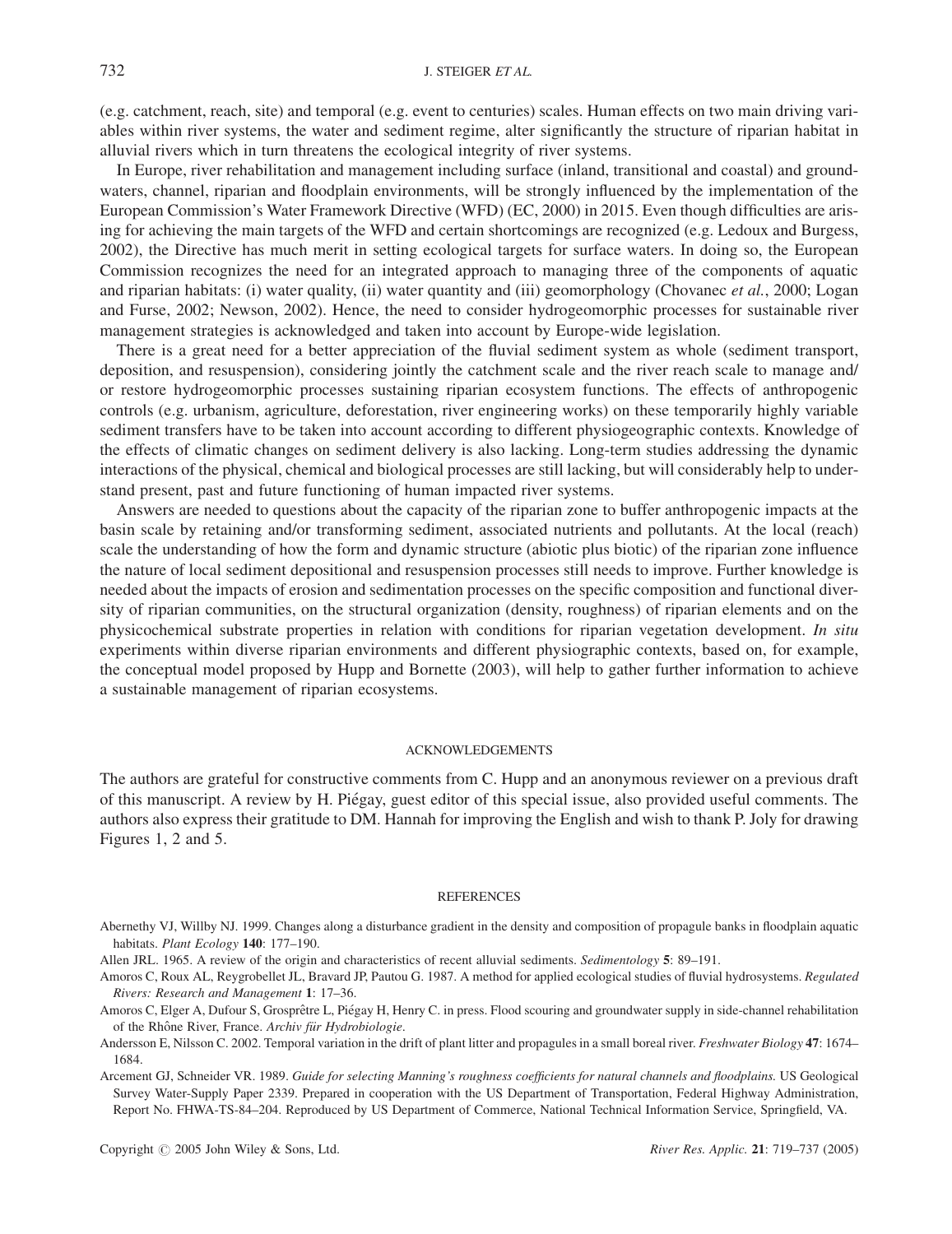- Archer DR. 1989. Flood wave attenuation due to channel and floodplain storage and effects on flood frequency. In Floods: Hydrological, Sedimentological and Geomorphological Implications, Beven K, Carling P (eds). John Wiley and Sons: Chichester; 37–46.
- Arp CD, Cooper DJ. 2004. Analysis of sediment retention in Western riverine wetlands: the Yampa River watershed, Colorado, USA. Environmental Management 33: 318-330.
- Asselman NEM, van Wijngaarden M. 2002. Development and application of a 1D floodplain sedimentation model for the River Rhine in The Netherlands. Journal of Hydrology 268: 127–142.
- Barsoum N. 2001. Relative contributions of sexual and asexual regeneration strategies in Populus nigra and Salix alba during the first years of establishment on a braided gravel bed river. Evolutionary Ecology 15: 255–279.
- Bayley PB. 1995. Understanding large river-floodplain ecosystems. BioScience 45: 153–158.
- Benda L, Poff L, Miller D, Dunne T, Reeves G, Pess G, Pollock M. 2004. The Netword Dynamics Hypothesis: how channel networks structure riverine habitats. BioScience 54: 413–427.
- Bornette G, Amoros C, Piégay H, Tachet J, Hein T. 1998. Ecological complexity of wetlands within a river landscape. Biological Conservation  $85: 35-45.$
- Bravard JP, Amoros C, Pautou G, Bornette G, Bournaud M, desChatelliers MC, Gibert J, Peiry JL, Perrin JF, Tachet H. 1997. River incision in south-east France: morphological phenomena and ecological effects. Regulated Rivers: Research and Management 13: 75–90.
- Brierley GJ, Fryirs K. 2000. River styles, a geomorphic approach to catchment characterization: implications for river rehabilitation in Bega catchment, New South Wales, Australia. Environmental Management 25: 661–679.
- Brierley G, Fryirs K, Outhet D, Massey C. 2002. Application of the River Styles framework as a basis for river management in New South Wales, Australia. Applied Geography 22: 91–122.
- Brookes A, Baker J, Redmond C. 1996. Floodplain restoration and riparian zone management. In River Channel Restoration, Brookes A, Shields FD (eds). John Wiley and Sons: Chichester; 201–229.
- Brown AG, Quine TA (eds). 1999. Fluvial Processes and Environmental Change. John Wiley and Sons: Chichester.
- Brown AG, Harper D, Peterken GF. 1997. European floodplain forests: structure, functioning and management. Global Ecology and Biogeography Letters 6: 169–178.
- Butler DR. 1995. Zoogeomorphology: Animals as Geomorphic Agents. Cambridge University Press: New York.
- Cairns J Jr. 1990. Lack of theoretical basis for predicting rate and pathways of recovery. Environmental Management 14: 517–526.
- Carpenter SR, Fisher SG, Grimm NB, Kitchell JF. 1992. Global change and freshwater ecosystems. Annual Review of Ecology and Systematics 23: 119–139.
- Chauvet E, Décamps H. 1989. Lateral interactions in a fluvial landscape: the River Garonne, France. Journal of the North American Benthological Society 8: 9-17.
- Chovanec A, Jager P, Jungwirth M, Koller-Kreimel V, Moog O, Muhar S, Schmutz S. 2000. The Austrian way of assessing the ecological integrity of running waters: a contribution to the EU Water Framework Directive. Hydrobiologia 422/423: 445–452.
- Chow VT. 1959. Open-Channel Hydraulics. McGraw-Hill: New York.
- Connell JH. 1978. Diversity in tropical forests and coral reefs. Science 199: 1302–1310.
- Darby SE, Simon A (eds). 1999. Incised River Channels: Processes, Forms, Engineering and Management. John Wiley and Sons: Chichester.
- Décamps H. 1996. The renewal of floodplain forests along rivers: a landscape perspective. Verhandlungen der Internationalen Vereinigung für Limnologie 26: 35–59.
- Décamps H, Joachim J, Lauga J. 1987. The importance for birds of the riparian woodlands within the alluvial corridor of the River Garonne. Regulated Rivers: Research and Management 1: 301–316.
- Dobson M. 1991. An assessment of mesh bags and plastic leaf traps as tools for studying macroinvertebrate assemblages in natural leaf packs. Hydrobiologia 222: 19–28.
- Dufour S, Piégay H. in press. Restoring Floodplain Forests. In Forest Landscape Restoration, Vallauri D, Dudley N, Mansourian S (eds). Island Press: Washington, DC.
- EC. 2000. Directive 2000/60/EC of the European Parliament and of the Council of 23 October 2000 establishing a framework for community action in the field of water policy. Official Journal of the European Communities L327.
- Florsheim JL, Mount JF. 2002. Restoration of floodplain topography by sand-splay complex formation in response to intentional levee breaches, Lower Cosumnes River, California. Geomorphology 44: 67–94.
- Freeman RE, Ray RO. 2001. Landscape ecology practice by small scale river conservation groups. Landscape and Urban Planning 56: 171– 184.
- Fustec E, Lefeuvre J-C (eds). 2000. Fonctions et Valeurs des Zones Humides. Dunod: Paris.
- Fustec J, Lode T, Le Jacques D, Cormier JP. 2001. Colonization, riparian habitat selection and home range size in a reintroduced population of European beavers in the Loire. Freshwater Biology 46: 1361–1371.
- Gibert J, Steiger J. 2002. Report session 5A: towards good quality status: surface water, groundwater and wetlands. In Proceedings of Science for Water Policy (SWAP). The Implications of the Water Framework Directive. A Euroconference jointly organized by: The Marie Curie Fellowship Association (MCFA) and The University of East Anglia. 1–4 September 2002. University of East Anglia: Norwich; 503–507.
- Gilvear DJ, Cecil J, Parsons H. 2000. Channel change and vegetation diversity on a low-angle alluvial fan, River Feshie, Scotland. Aquatic Conservation: Marine and Freshwater Ecosystems 10: 53–71.
- Goodson JM, Gurnell AM, Angold PG, Morrissey IP. 2001. Riparian seed banks: structure, process and implications for riparian management. Progress in Physical Geography 25: 301–325.
- Gregory KJ. 1992. Vegetation and river channel process interactions. In River Conservation and Management, Boon PJ, Calow P, Petts GE (eds). John Wiley and Sons: Chichester; 255–269.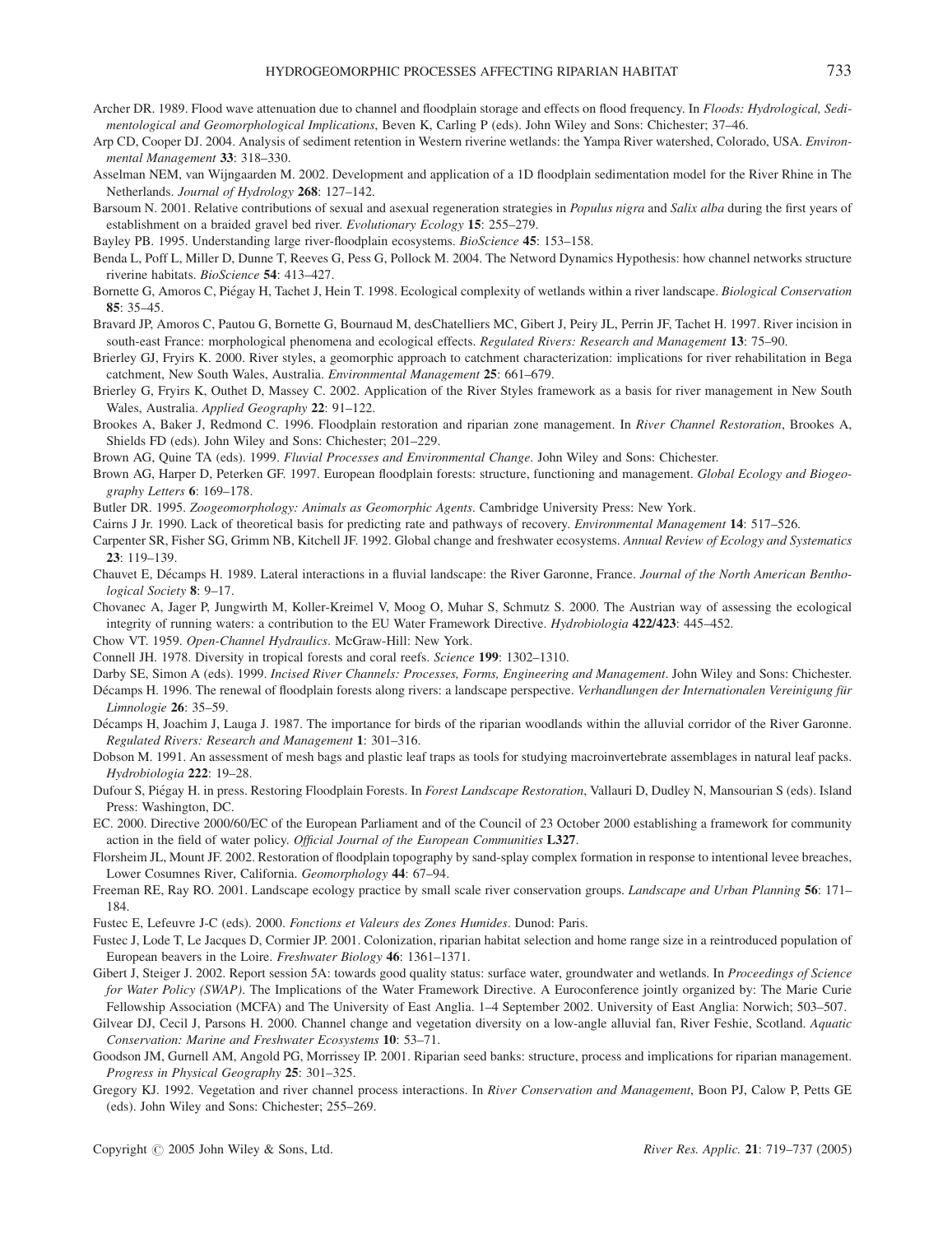- Gregory SV, Lamberti GA, Moore KMS. 1989. Influence of valley floor landforms on stream ecosystems. In Proceedings of the California Riparian Systems Conference, September 22–24, Davis, California. USDA Forest Service Gen. Tech. Rep. PSW-110; 3–8.
- Gregory SV, Swanson FJ, McKee WA, Cummins KW. 1991. An ecosystem perspective of riparian zones. Focus on links between land and water. BioScience 41: 540–551.
- Guilloy-Froget H, Muller E, Barsoum N, Hughes FMR. 2002. Dispersal, germination and survival of Populus nigra L. (Saliacaceae) in changing hydrologic conditions. Wetlands 22: 478–488.
- Gurnell AM. 1997. The hydrological and geomorphological significance of forested floodplains. Global Ecology and Biogeography Letters 6: 219–229.
- Gurnell AM, Petts GE. 2002. Island-dominated landscapes of large floodplain rivers, a European perspective. Freshwater Biology 47: 581–600.
- Gurnell AM, Petts GE, Hannah DM, Smith BPG, Edwards PJ, Kollmann J, Ward JV, Tockner K. 2001. Riparian vegetation and island formation along the gravel-bed Fiume Tagliamento, Italy. Earth Surface Processes and Landforms 26: 31–62.
- Gurnell AM, Piégay H, Swanson FJ, Gregory SV. 2002. Large wood and fluvial processes. Freshwater Biology 47: 601-619.
- Gurnell AM, Angold PG, Goodson JM, Morrissey IP, Petts GE, Steiger J. 2004. Vegetation propagule dynamics and fluvial geomorphology. In Riparian Vegetation and Fluvial Geomorphology, Bennett SJ, Simon A (eds). Water Science and Applications Series 8, American Geophysical Union: Washington, DC; 209–219.
- Harvey MD, Schumm SA, 1994. Alabama River: variability of overbank flooding and deposition. In The Variability of Large Alluvial Rivers, Schumm SA, Winkley BR (eds). American Society of Civil Engineers (ASCE) Press: New York; 313–337.
- Haycock N, Burt T, Goulding K, Pinay G (eds). 1997. Buffer Zones: Their Processes and Potential in Water Protection. The Proceedings of the International Conference on Buffer Zones. September 1996. Quest Environmental: Harpenden, UK.
- Henry CP, Amoros C. 1995. Restoration ecology of riverine wetlands. I. A scientific base. Environmental Management 19: 891-902.

Hughes FMR. 1997. Floodplain biogeomorphology. Progress in Physical Geography 21: 501–529.

- Hughes FMR, Adams WM, Muller E, Nilsson C, Richards KS, Barsoum N, Décamps H, Foussadier R, Girel J, Guilloy H, Hayes A, Johansson M, Lambs L, Pautou G, Peiry J-L, Perrow M, Vautier F, Winfield M. 2001. The importance of different scale processes for the restoration of floodplain woodlands. Regulated Rivers: Research and Management 17: 325–345.
- Hupp CR. 1992. Riparian vegetation recovery patterns following stream channelization: a geomorphic perspective. *Ecology* 73: 1209–1226.
- Hupp CR. 2000. Hydrology, geomorphology and vegetation of Coastal Plain rivers in the south-eastern USA. Hydrological Processes 14: 2991-3010.
- Hupp CR, Bornette G. 2003. Vegetation as a tool in the interpretation of fluvial geomorphic processes and landforms in humid temperate areas. In Tools in Fluvial Geomorphology, Kondolf GM, Piégay H (eds). John Wiley and Sons: Chichester; 269–288.
- Hupp CR, Osterkamp WR. 1996. Riparian vegetation and fluvial geomorphic processes. Geomorphology 14: 277–295.
- Hupp CR, Simon A. 1991. Bank accretion and the development of vegetated depositional surfaces along modified alluvial channels. Geomorphology 4: 111–124.
- Hupp CR, Woodside MD, Yanosky TM. 1993. Sediment and trace element trapping in a forested wetland, Chickahominy River, Virginia. Wetlands 13: 95–104.
- James M. 1996. Le dépérissement des boisements riverains de la Garonne: évaluation à partir de données de structure forestière et de télédétection à haute résolution spatiale. Doctoral thesis, University Paul Sabatier, Toulouse.
- Johnson WC. 1994. Woodland expansion in the Platte River, Nebraska: patterns and causes. Ecological Monographs 46: 59–84.
- Johnston CA. 1991. Sediment and nutrient retention by freshwater wetlands: effects on surface water quality. Critical Reviews in Environmental Control 21: 491–565.
- Jones JB, Holmes RM. 1996. Surface–subsurface interactions in stream ecosystems. Trends in Ecology and Evolution 11: 239–242.
- Jungwirth M, Muhar S, Schmutz S. 2002. Re-establishing and assessing ecological integrity in riverine landscapes. Freshwater Biology 47: 867– 887.
- Junk WJ, Bayley PB, Sparks RE. 1989. The flood pulse concept in river-floodplain systems. In Proceedings of the International Large River Symposium, Dodge DP (ed.). Canadian Special Publication of Fisheries and Aquatic Sciences 106: 110–127.

Jurik TW, Wang SC, Vandervalk AG. 1994. Effects of sediment load on seedling emergence from wetland seed banks. Wetlands 14: 159–165. Kern K. 1992. Restoration of lowland rivers: the German experience. In Lowland Floodplain Rivers: Geomorphological Perspectives, Carling

PA, Petts GE (eds). John Wiley and Sons: Chichester; 279–297.

Kleiss BA. 1996. Sediment retention in a bottomland hardwood wetland in eastern Arkansas. Wetlands 16: 321–333.

- Kondolf GM, Curry RR. 1984. The role of riparian vegetation in channel bank stability: Carmel River, California. In California Riparian Systems, Warner RE, Hendrix KM (eds). University of California Press: Berkeley; 124–133.
- Kondolf GM, Piégay H, Sear D. 2003. Integrating geomorphological tools in ecological and management studies. In Tools in Fluvial Geomorphology, Kondolf GM, Piégay H (eds). John Wiley and Sons: Chichester: 633–660.
- Laitung B, Pretty JL, Chauvet E, Dobson M. 2002. Response of aquatic hyphomycete communities to enhanced stream retention in areas impacted by commercial forestry. Freshwater Biology 47: 313–323.
- Lake PS. 2000. Disturbance, patchiness, and diversity in streams. Journal of the North American Benthological Society 19: 573-592.
- Large ARG, Petts GE. 1996. Historical channel-floodplain dynamics along the River Trent: implications for river rehabilitation. Applied Geography 16: 191–209.
- Lawler DM, Thorne CR, Hooke JM. 1997. Bank erosion and instability. In Applied Fluvial Geomorphology for River Engineering and Management, Thorne CR, Hey RD, Newson MD (eds). John Wiley and Sons: Chichester; 137–172.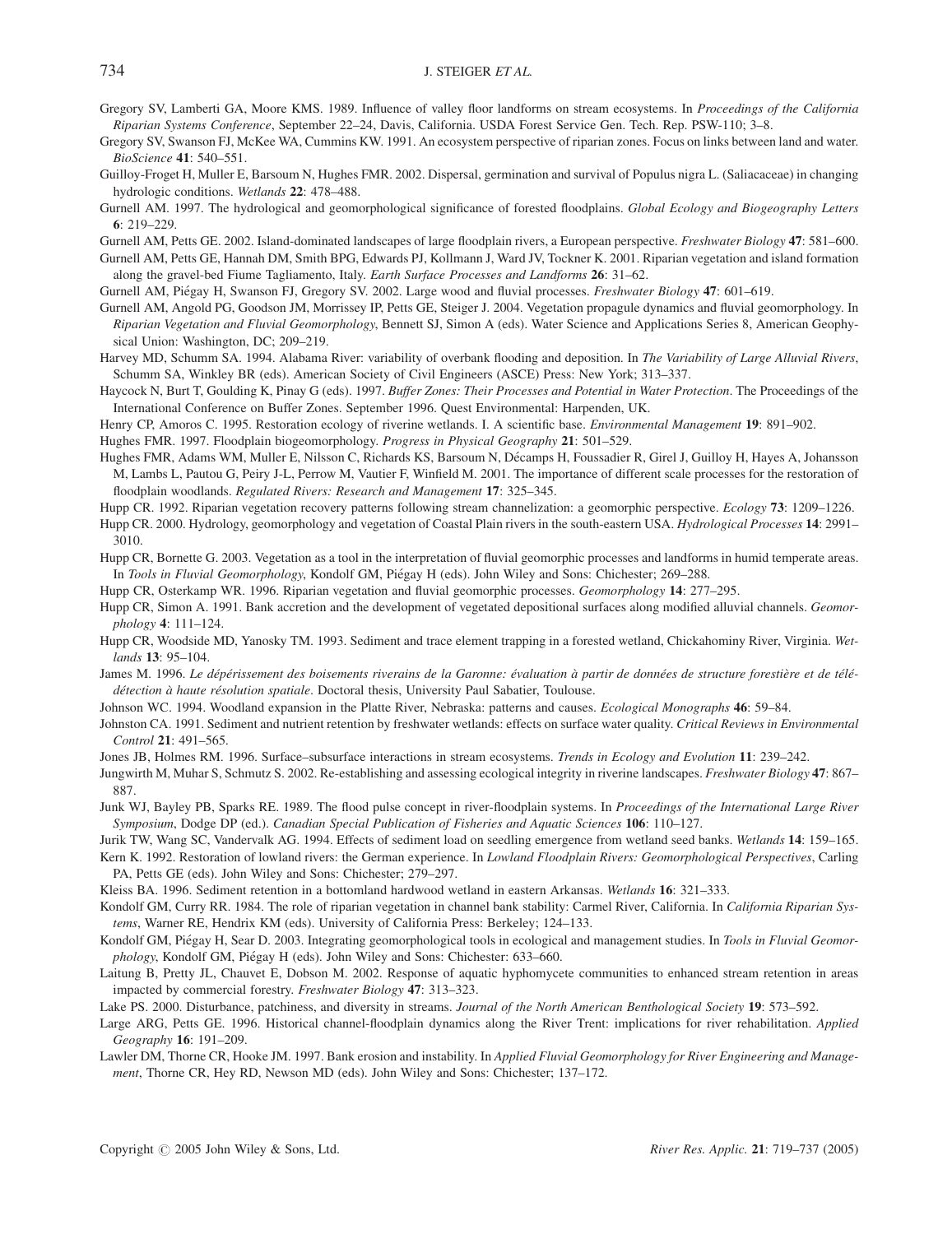Ledoux L, Burgess D (eds). 2002. Proceedings of Science for Water Policy (SWAP). The Implications of the Water Framework Directive. A Euroconference jointly organized by: The Marie Curie Fellowship Association (MCFA) and The University of East Anglia. 1–4 September 2002. University of East Anglia: Norwich.

Leopold LB, Wolman GM, Miller JP. 1964. Fluvial Processes in Geomorphology. W.H. Freeman: San Francisco.

- Logan P, Furse M. 2002. Preparing for the European Water Framework Directive—making the links between habitat and aquatic biota. Aquatic Conservation: Marine and Freshwater Ecosystems 12: 425–437.
- Lowrance RR, Leonard R, Sheridan J. 1985. Managing riparian ecosystems to control nonpoint pollution. Journal of Soil and Water Conservation 40: 87–97.

Magilligan FJ. 1992. Sedimentology of a fine-grained aggrading floodplain. Geomorphology 4: 393–408.

Malanson GP. 1993. Riparian Landscapes. Cambridge Studies in Ecology, Cambridge University Press: Cambridge.

- Maltby E, Hogan DV, McInnes RJ (eds). 1996. Functional analysis of European wetland ecosystems. Phase 1 (FAEWE). The function of river marginal wetland ecosystems. Improving the science base for the development of procedures of functional analysis. European Commission. Ecosystems Research Report No 18. Final Report EC DG XII CR90–0084. Directorate-General Science, Research and Development. EUR 16132 EN. ECSC-EC-EAEC Brussels, Luxembourg, Office for Official Publications of the European Communities.
- Mason CF. 1995. River management and mammal populations. In *The Ecological Basis for River Management*, Harper DM, Ferguson AJD (eds). John Wiley and Sons: Chichester; 289–305.

Middleton B. 1999. Wetland Restoration, Flood Pulsing and Disturbance Dynamics. John Wiley and Sons: New York.

Milner AM. 1994. System recovery. In The Rivers Handbook: Hydrological and Ecological Principles, Vol. 2, Calow P, Petts GE (eds). Blackwell Scientific: Oxford; 76–97.

Montgomery DR. 1999. Process domains and the river continuum. Journal of the American Water Resources Association 35: 397-410.

- Naden P, Smith B, Bowes M, Bass J. 2004. Fine sediment in the aquatic environment: issues for successful management. BHS Occasional Paper no.  $14 \cdot 13 - 19$ .
- Naiman RJ, Bilby RE (eds). 1998. River Ecology and Management: Lessons from the Pacific Coastal Ecoregion. Springer-Verlag: New York.
- Naiman RJ, Décamps H (eds). 1990. The Ecology and Management of Aquatic-Terrestrial Ecotones. Man and the Biosphere Series 4, Unesco, Paris. The Parthenon Publishing Group: Carnforth, UK.
- Naiman RJ, Décamps H. 1997. The ecology of interfaces: riparian zones. Annual Review of Ecology and Systematics 28: 621-658.
- Naiman RJ, Décamps H, Pollock M. 1993. The role of riparian corridors in maintaining regional biodiversity. *Ecological Applications* 3: 209–212.
- Naiman RJ, Elliot SR, Helfield JM, O'Keefe TC. 1999. Biophysical interactions and the structure and dynamics of riverine ecosystems: the importance of biotic feedbacks. Hydrobiologia 410: 79–86.
- Naiman RJ, Bilby RE, Bisson PA. 2000. Riparian ecology and management in the Pacific Coastal Rain Forest. BioScience 50: 996-1011.
- Nanson GC. 1986. Episodes of vertical accretion and catastrophic stripping: a model of disequilibrium floodplain development. Geological Society of America Bulletin 97: 1467-1475.
- Nanson GC, Croke JC. 1992. A genetic classification of floodplains. Geomorphology 4: 459–486.
- Nanson GC, Young RW. 1981. Overbank deposition and floodplain formation on small coastal streams of New South Wales. Zeitschrift für Geomorphologie N.F. 25: 332–347.
- Newson MD. 2002. Geomorphological concepts and tools for sustainable river ecosystem management. Aquatic Conservation: Marine and Freshwater Ecosystems 12: 365–379.
- Nilsson C, Grelsson G. 1990. The effects of litter displacement on riverbank vegetation. Geological Society of America Bulletin 68: 735–741.

Peiry JL. 1987. Channel degradation in the middle Arve River, France. Regulated Rivers: Research and Management 1: 183–188.

Petts GE. 1984. Impounded Rivers: Perspectives for Ecological Management. John Wiley and Sons: Chichester.

- Petts GE. 1990a. The role of ecotones in aquatic landscape management. In The Ecology and Management of Aquatic-Terrestrial Ecotones, Naiman RJ, Décamps H (eds). Man and the Biosphere Series 4, Unesco, Paris. The Parthenon Publishing Group: Carnforth, UK; 227–261.
- Petts GE. 1990b. Forested river corridors: a lost resource. In Water, Engineering and Landscape: Water and Control and Landscape Transformation in the Modern Period, Cosgrove D, Petts GE (eds). Belhaven: London; 12–34.
- Petts GE. 1997. Scientific basis for conserving diversity along river margins. In Biodiversity and Land-inland Water Ecotones, Lachavanne J-B, Juge R (eds). Man and the Biosphere Series 18, Unesco, Paris. The Parthenon Publishing Group: Carnforth, UK; 249–268.

Petts GE, Amoros C (eds). 1996. Fluvial Hydrosystems. Chapman and Hall: London.

Petts GE, Möller H, Roux AL (eds). 1989. Historical Change of Large Alluvial Rivers: Western Europe. John Wiley and Sons: Chichester.

Pickett STA, White PS (eds). 1985. The Ecology of Natural Disturbances and Patch Dynamic. Academic Press: Orlando, FL.

Piégay H, Landon N. 1997. Promoting ecological management of riparian forests on the Drôme River, France. Aquatic Conservation: Marine and Freshwater Ecosystems 7: 287–304.

Piégay H, Bornette G, Citterio A, Herouin E, Moulin B, Statiotis C. 2000. Channel instability as a control on silting dynamics and vegetation patterns within perifluvial aquatic zones. Hydrological Processes 14: 3011-3029.

- Piégay H, Pautou G, Bravard JP. 2003. L'histoire contemporaine des marges fluviales: entre renaturation et dénaturation. In Les Forêts Riveraines des Cours d'Eau, Piégay H, Pautou G, Ruffinoni C (eds). Institut pour le Développement Forestier: Paris.
- Pinay G, Décamps H, Naiman RJ. 1999. The spiralling concept and nitrogen cycling in large river floodplain. Archiv für Hydrobiologie, Supplement 115/3: 281–291.
- Pinay G, Black VJ, Planty-Tabacchi AM, Gumiero B, Décamps H. 2000. Geomorphic control of denitrification in large river floodplain soils. Biogeochemistry 50: 163–182.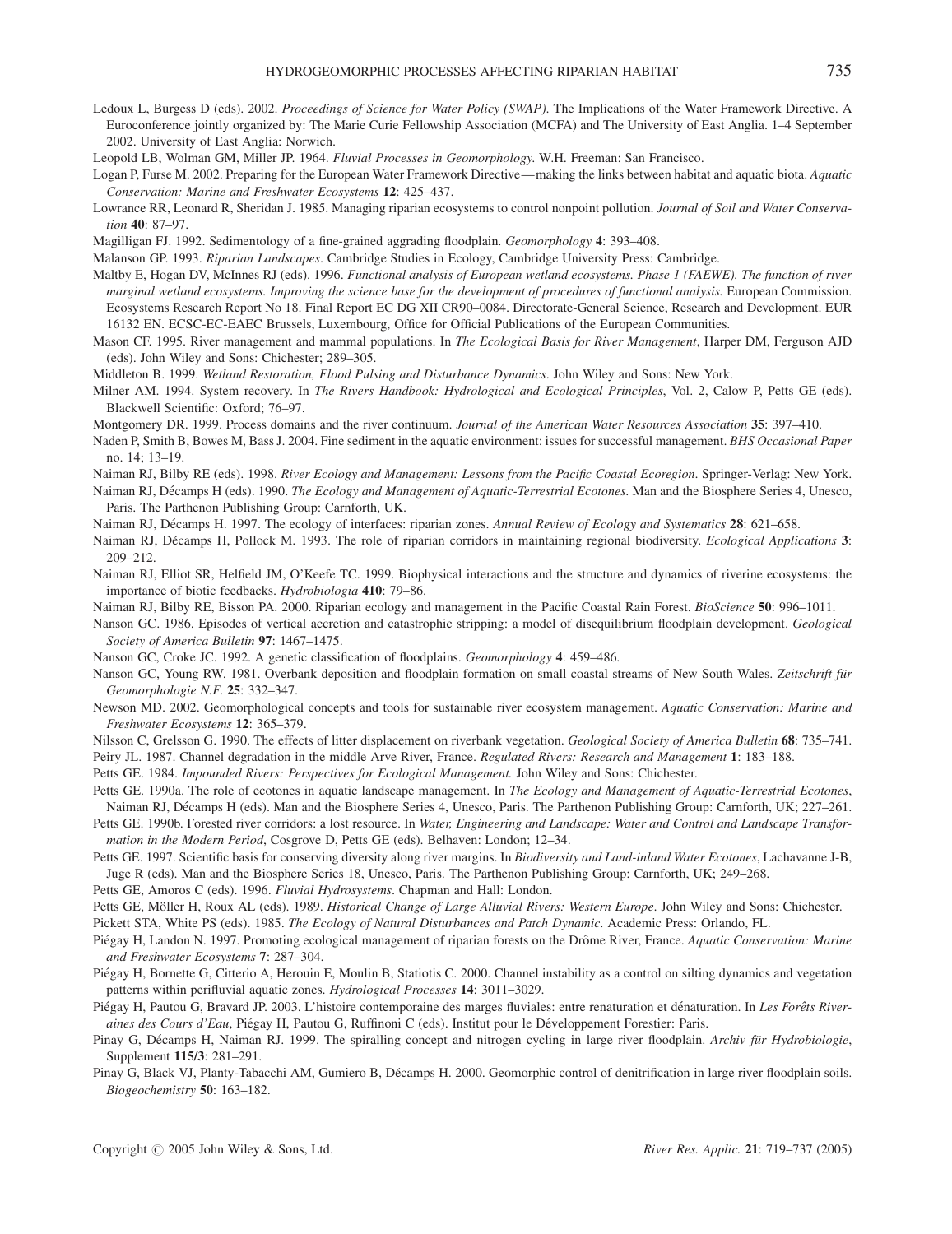- Poff NL, Tokar S, Johnson P. 1996. Stream hydrological and ecological responses to climate change assessed with an artificial neural network. Limnology and Oceanography 41: 857–863.
- Pollock MM, Naiman RJ, Hanley TA. 1998. Predicting plant species richness in forested and emergent wetlands—a test of biodiversity theory. Ecology 79: 94–105.
- Prenda J, Granado-Lorencio C. 1996. The relative influence of riparian habitat structure and fish availability on Otter Lutra lutra L. sprainting activity in a small Mediterranean catchment. Biological Conservation 76: 9–15.
- Pringle CM, Naiman RJ, Bretschko G, Karr JR, Oswood MW, Webster JR, Welcomme RL, Winterbourn MJ. 1988. Patch dynamics in lotic system: the stream as a mosaic. Journal of the North American Benthological Society 7: 503-524.
- Pusey BJ, Arthington AH. 2003. Importance of the riparian zone to the conservation and management of freshwater fish: a review. Marine and Freshwater Research 54: 1–16.
- Reid LM, Dunne T. 2003. Sediment budgets as an organizing framework in fluvial geomorphology. In Tools in Fluvial Geomorphology, Kondolf GM, Piégay H (eds). John Wiley and Sons: Chichester; 463-500.
- Richards KS, Chandra S, Friend P. 1993. Avulsive channel systems: characteristics and examples. In Braided Rivers, Best JL, Bristow CR (eds). Special Publication 75, Geological Society: London; 195–203.
- Richards KS, Brasington J, Hughes F. 2002. Geomorphic dynamics of floodplains: ecological implications and a potential modelling strategy. Freshwater Biology 47: 559–579.
- Rinaldi M. 2003. Recent channel adjustments in alluvial rivers of Tuscany, Central Italy. Earth Surface Processes and Landforms 28: 587-608.
- Rosales-Godoy J, Petts G, Salo J. 1999. Riparian flooded forests of the Orinoco and Amazon basins: a comparative review. Biodiversity and Conservation 8: 551–586.
- Salinas MJ, Blanca G, Romero AT. 2000. Evaluating riparian vegetation in semi-arid Mediterranean watercourses in the south-eastern Iberian Peninsula. Environmental Conservation 27: 24–35.
- Salo J. 1990. External processes influencing origin and maintenance of inland water-land ecotones. In The Ecology and Management of Aquatic-Terrestrial Ecotones, Naiman RJ, Décamps H (eds). Man and the Biosphere Series 4, Unesco, Paris. The Parthenon Publishing Group Limited: Carnforth, UK; 37–64.
- Schiemer F, Zalewski M, Thorpe JE. 1995. Land/inland water ecotones: intermediate habitats critical for conservation and management. Hydrobiologia 303: 259–264.
- Schumm SA, Winkley BR. 1994. The character of large alluvial rivers. In The Variability of Large Alluvial Rivers, Schumm SA, Winkley BR (eds). American Society of Civil Engineers (ASCE) Press: New York; 1–9.
- Schumm SA, Harvey MD, Watson CC. 1984. Incised Channels: Dynamics, Morphology and Control. Water Resources Publication: Littleton, CO.
- Sear DA, Darby SE, Thorne CR, Brookes AB. 1994. Geomorphological approach to stream stabilization and restoration: case study of the Mimmshall Brook, Hertfordshire, UK. Regulated Rivers: Research and Management 9: 205–223.
- Sedell JR, Reeves GH, Hauer FR, Stanford JA, Hawkins CP. 1990. Role of refugia in recovery from disturbances: modern fragmented and disconnected river systems. Environmental Management 14: 711–724.
- Slaymaker O. 2003. The sediment budget as conceptual framework and management tool. Hydrobiologia 494: 71–82.
- Sparks RE. 1995. Need for ecosystem management of large rivers and their floodplains. BioScience 45: 168–182.
- Stanford JA, Ward JV. 1988. The hyporheic habitat of river ecosystems. Nature 335: 64–66.
- Stanford JA, Ward JV, Liss WJ, Frissell CA, Williams RN, Lichatowich JA, Coutant CC. 1996. A general protocol for restoration of regulated rivers. Regulated Rivers: Research and Management 12: 391–413.
- Statzner B, Gore JA, Resh VH. 1988. Hydraulic stream ecology: observed patterns and potential applications. Journal of the North American Benthological Society 7: 307–360.
- Steiger J, Gurnell AM. 2003. Spatial hydrogeomorphological influences on sediment and nutrient deposition in riparian zones: observations from the Garonne River, France. Geomorphology 49: 1–23.
- Steiger J, James M, Gazelle F. 1998. Channelization and consequences on floodplain system functioning on the Garonne River, SW France. Regulated Rivers: Research and Management 14: 13–23.
- Steiger J, Corenblit D, Vervier P. 2000. Les ajustements morphologiques contemporains du lit mineur de la Garonne, France et leurs effets sur l'hydrosystème fluvial. Zeitschrift für Geomorphologie, N.F., Supplement 122: 227–246.
- Steiger J, Gurnell AM, Petts GE. 2001a. Sediment deposition along the channel margins of a reach of the middle River Severn, UK. Regulated Rivers: Research and Management 17: 443–460.
- Steiger J, Gurnell AM, Ergenzinger P, Snelder D. 2001b. Sedimentation in the riparian zone of an incising river. Earth Surface Processes and Landforms 26: 91–108.
- Steiger J, Gurnell AM, Corenblit D. in press. La sédimentation dans les zones riveraines: un processus hydrogéomorphologique contribuant à l'intégrité écologique des rivières. Écologie.
- Sterba O, Mekotova J, Krskova M, Samsonova P, Harper D. 1997. Floodplain forests and river restoration. Global Ecology and Biogeography Letters 6: 331–337.
- Surian N, Rinaldi M. 2003. Morphological response to river engineering and management in alluvial channels in Italy. Geomorphology 50: 307–326.
- Swanson FJ, Gregory SV, Sedell JR, Campbell AG. 1982. Land-water interactions: the riparian zone. In Analysis of Coniferous Forest Ecosystems in the Western United States, Edmonds RL (ed.). US/IBP Synthesis Series 14. Hutchinson Ross Publishing Company: Stroudsburg, PA; 267–291.